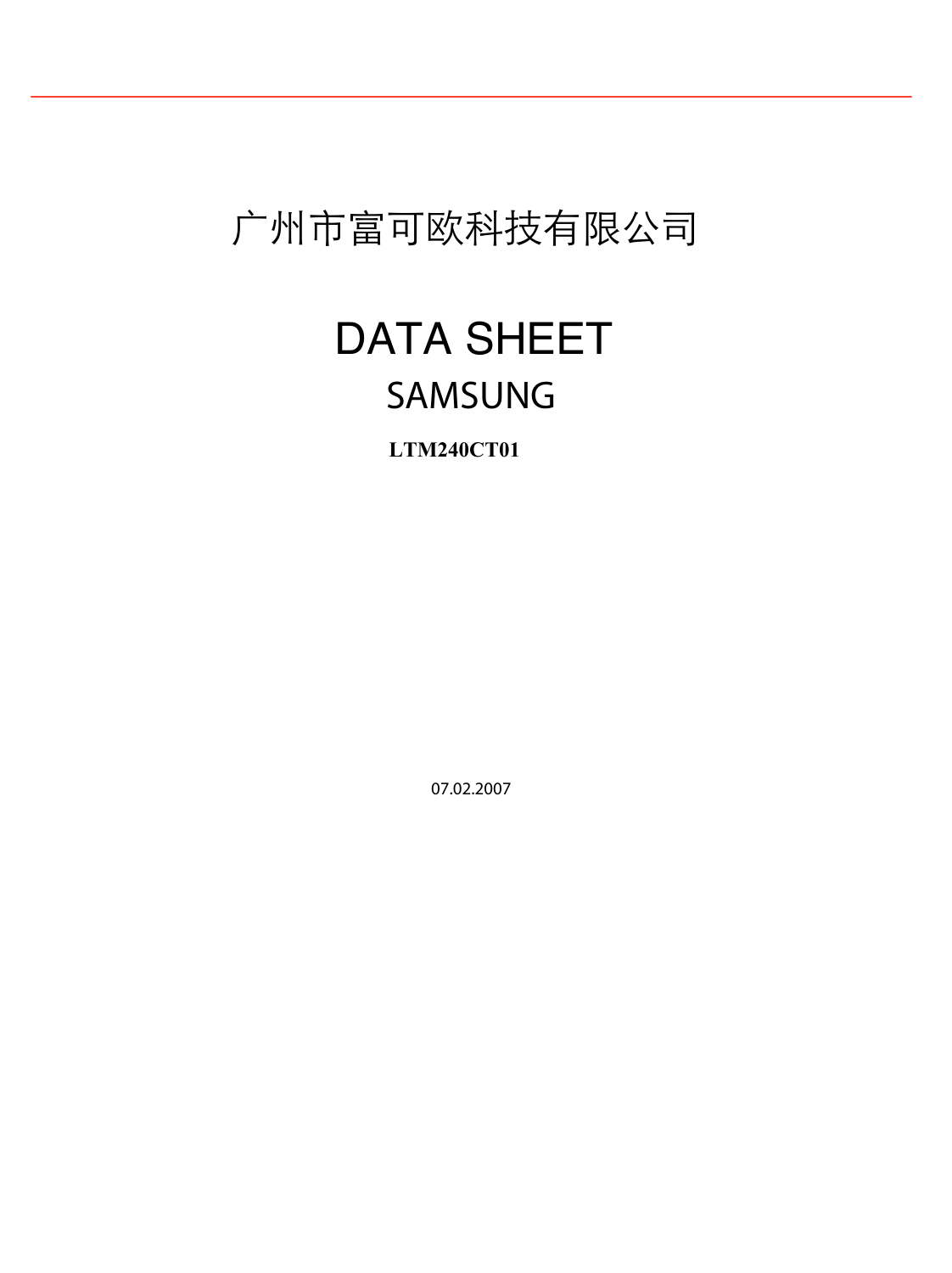

Customer: Fukoor Issued Date : 2007-2-7

# **Product Information** LTM240CT01

Any Modification of Specification is not allowed without SEC's Permission.

**NOTE : This Product information is subject to change after 3 months of issuing date.**

LCD Application Engineering Group 2, TCS Team

Samsung Electronics Co . , LTD.

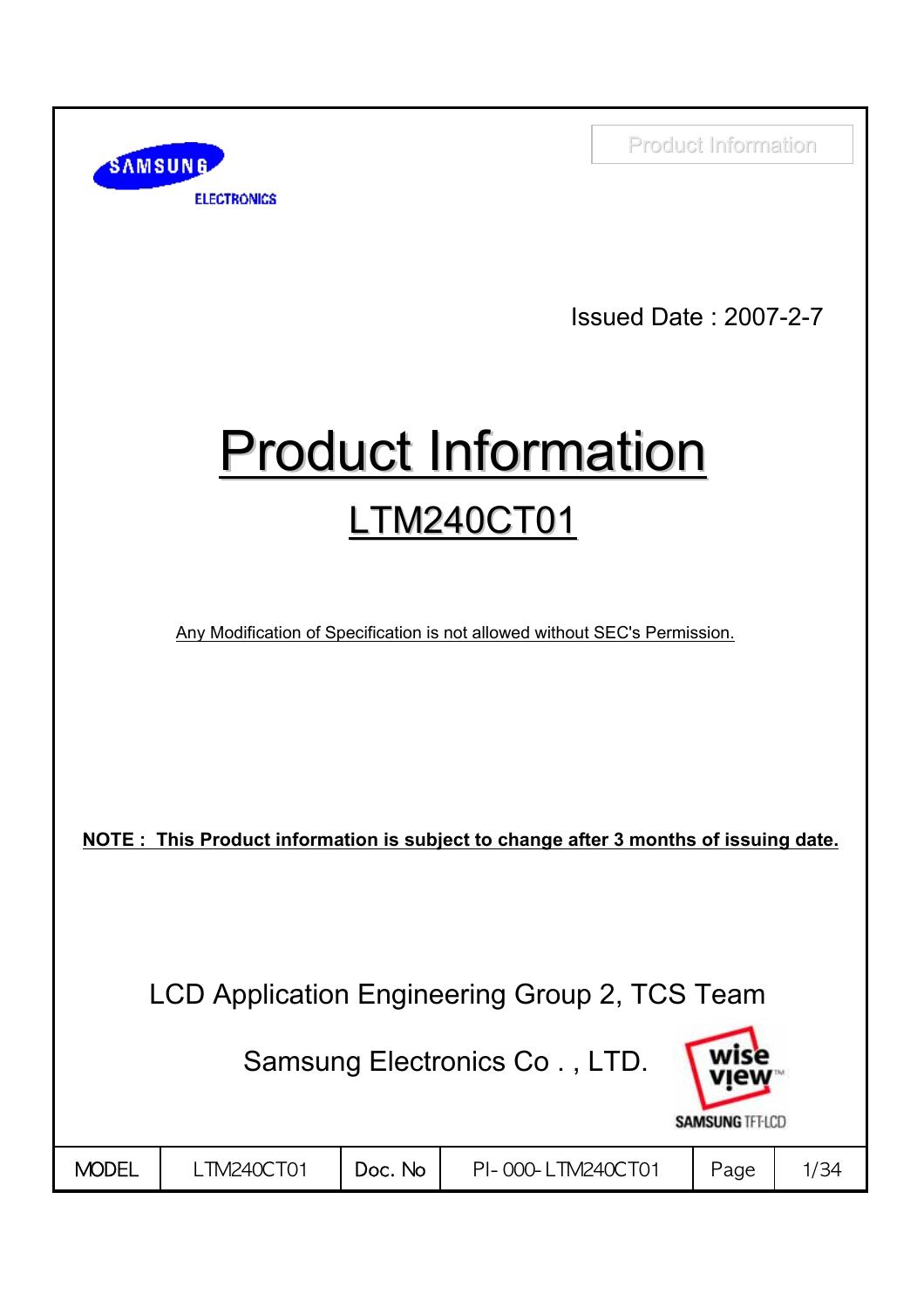## **Contents**

|                           | 3.1 TFT LCD Module<br>3.2 Back Light Unit                                                                                                                                                    |         |                                                                      |      |      |
|---------------------------|----------------------------------------------------------------------------------------------------------------------------------------------------------------------------------------------|---------|----------------------------------------------------------------------|------|------|
|                           | 4.1 TFT LCD Module<br>4.2 Back Light Unit                                                                                                                                                    |         |                                                                      |      |      |
|                           |                                                                                                                                                                                              |         |                                                                      |      |      |
|                           | 5.1 Input Signal & Power<br>5.2 LVDS Interface<br>5.3 LVDS Interface(2)<br>5.4 Back Light Unit                                                                                               |         | 5.5 Input Signals, Basic Display Colors and Gray Scale of Each Color |      |      |
|                           | 6.1 Timing Parameters (DE only mode)<br>6.2 Timing Diagrams of interface Signal (DE only mode)<br>6.3 Power ON/OFF Sequence<br>6.4 LVDS Input Characteristics<br>6.5 VDD Power Dip Condition |         |                                                                      |      |      |
|                           |                                                                                                                                                                                              |         |                                                                      |      |      |
| 8.2 Storage<br>8.4 Others | 8.1 Handling<br>8.3 Operation                                                                                                                                                                |         |                                                                      |      |      |
| <b>MODEL</b>              | LTM240CT01                                                                                                                                                                                   | Doc. No | PI-000-LTM240CT01                                                    | Page | 2/34 |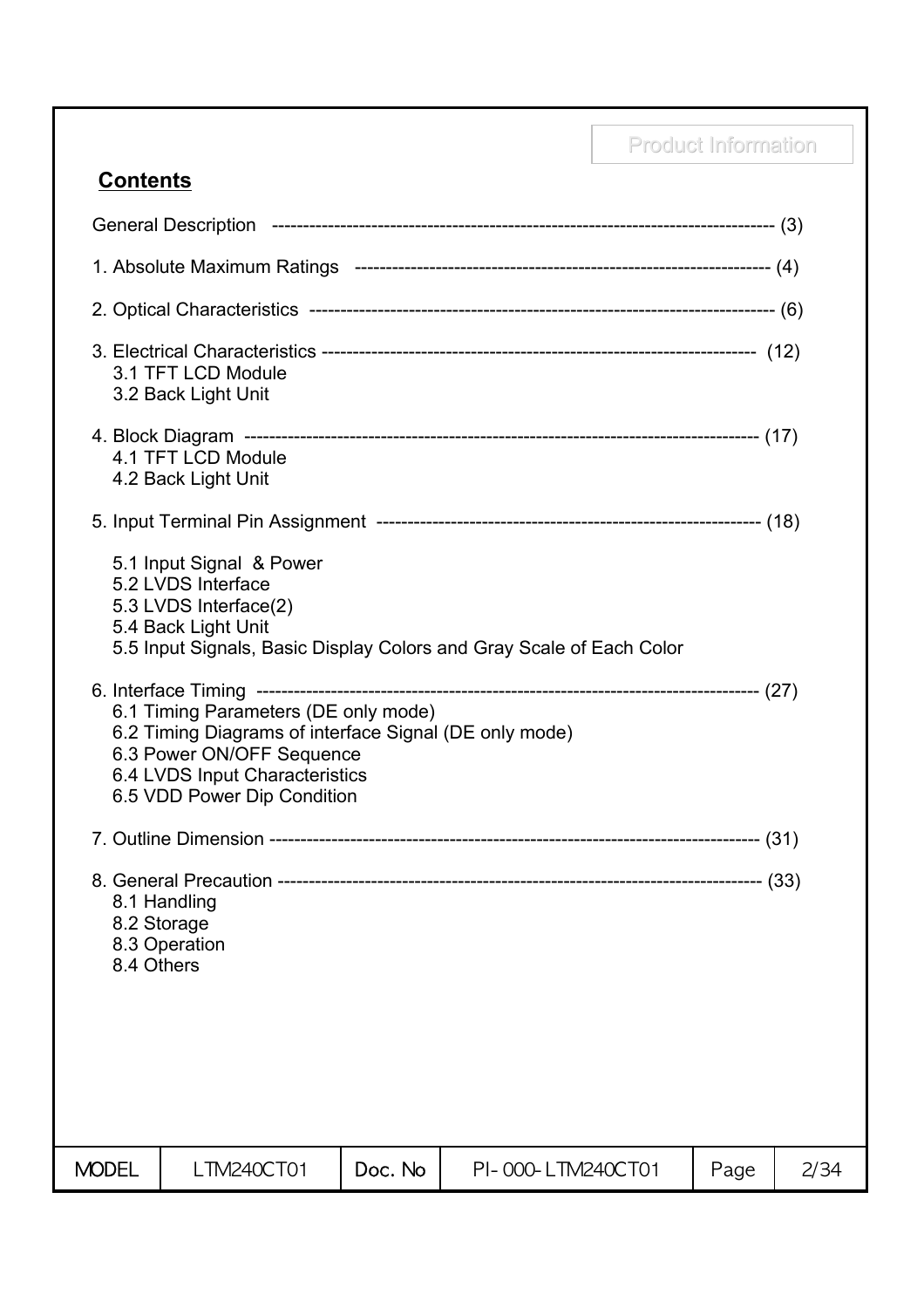## Product Information Product Information **General Description**

## **Description**

LTM240CT01 is a color active matrix liquid crystal display (LCD) that uses amorphous silicon TFT (Thin Film Transistor) as switching components. This model is composed of a TFT LCD panel, a driver circuit and a back light unit. The resolution of a 24.0" is 1920 x 1200 and this model can display up to 16.7 millions colors.

### **Features**

- High contrast ratio, high aperture structure
- **TN (Twisted Nematic) mode**
- Wide Viewing Angle
- High speed response
- Wide UXGA (1920 x 1200 pixels) resolution
- **Low power consumption**
- DE (Data Enable) only mode
- LVDS (Low Voltage Differential Signaling) interface (2pixel/clock)
- **Direct B/L Unit Design**
- RoHS compliance
- Pb Free compliance

## **Applications**

- Workstation & desktop monitors
- Display terminals for AV application products
- **Monitors for industrial machine** 
	- \* If the module is used to other applications besides the above, please contact SEC in advance.

## **General Information**

|                            | <b>Items</b>                               | Specification              |                             | Unit            |        | <b>Note</b> |
|----------------------------|--------------------------------------------|----------------------------|-----------------------------|-----------------|--------|-------------|
|                            | <b>Pixel Pitch</b>                         | $0.270(H) \times 0.270(W)$ |                             | mm              |        |             |
| <b>Active Display Area</b> |                                            |                            | $518.4(H) \times 324.0(V)$  | mm              |        |             |
|                            | <b>Surface Treatment</b>                   |                            | Haze 25%, Hard-coating (3H) |                 |        |             |
|                            | <b>Display Colors</b>                      | 16.7M (Hi-FRC)             |                             |                 | colors |             |
| <b>Number of Pixels</b>    |                                            | 1920 x 1200                |                             | pixel           |        |             |
|                            | <b>Pixel Arrangement</b>                   | <b>RGB</b> vertical stripe |                             |                 |        |             |
|                            | Display Mode                               |                            | Normally White              |                 |        |             |
| Luminance of White         |                                            |                            | 400(Typ.)                   | $\text{cd/m}^2$ |        |             |
|                            |                                            |                            |                             |                 |        |             |
| MODEL                      | Doc. No<br>_TM240CT01<br>PI-000-LTM240CT01 |                            |                             | Page            | 3/34   |             |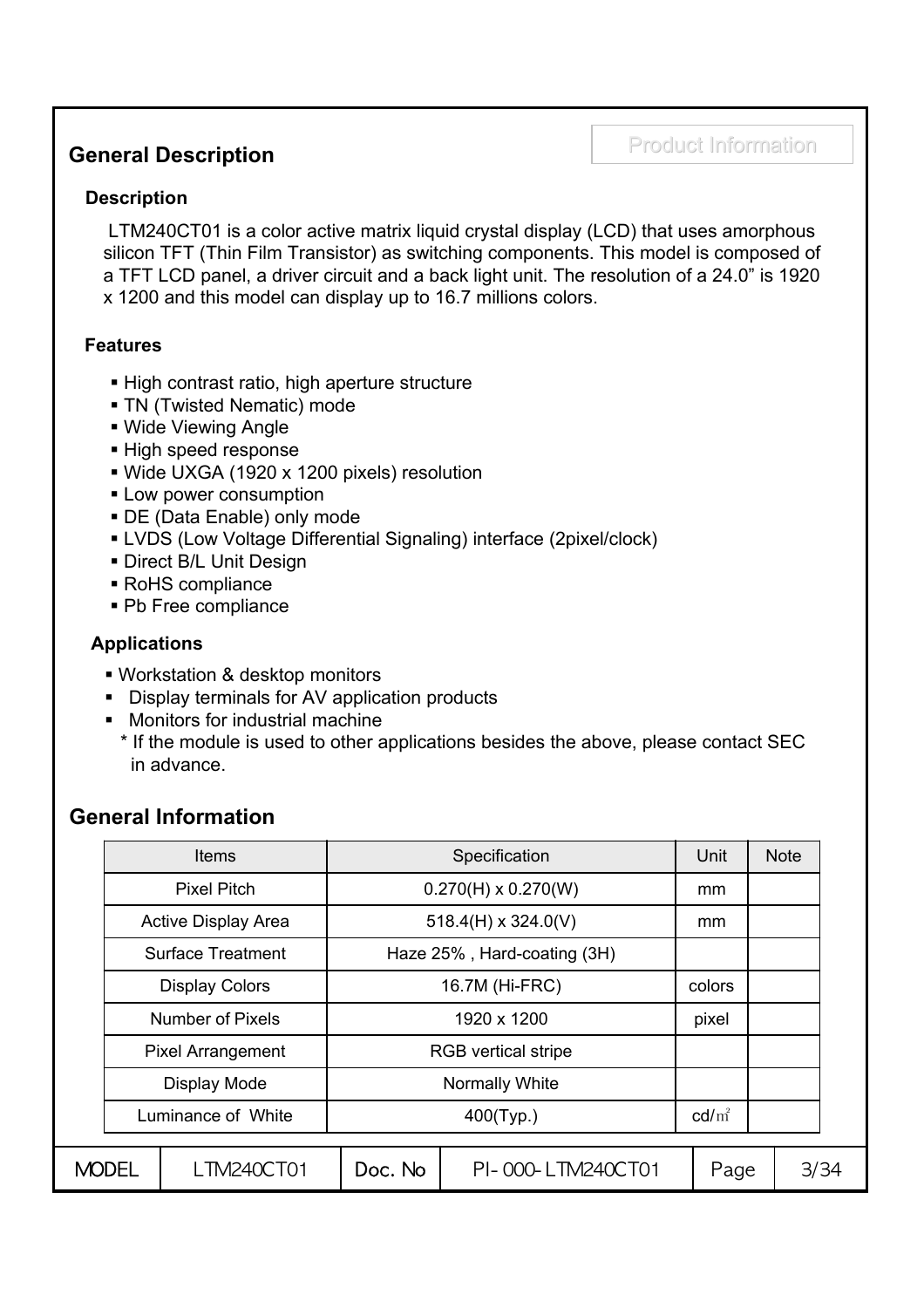## **Mechanical Information**

| <b>Item</b>    |                | Min.  | Typ.                     | Max.  | Unit | <b>Note</b>          |
|----------------|----------------|-------|--------------------------|-------|------|----------------------|
| Module<br>size | Horizontal (H) | 545.9 | 546.4                    | 546.9 | mm   |                      |
|                | Vertical (V)   | 351.5 | 352.0                    | 352.5 | mm   | w/o inverter ass'y   |
|                | Depth (D)      |       | $\overline{\phantom{a}}$ | 36.3  | mm   |                      |
| Weight         |                | ۰     | $\overline{\phantom{a}}$ | 3400  | g    | LCD module only      |
|                |                | ۰     | ٠                        | ۰     | g    | w/ Inverter assembly |

Note (1) Mechanical tolerance is  $\pm$  0.5mm unless there is a special comment.

## **1. Absolute Maximum Ratings**

If the condition exceeds maximum ratings, it can cause malfunction or unrecoverable damage to the device.

| Item                                               | Symbol                      | Min.    | Max. | Unit | <b>Note</b> |
|----------------------------------------------------|-----------------------------|---------|------|------|-------------|
| <b>Power Supply Voltage</b>                        | $\mathsf{V}_{\mathsf{DD}}$  | GND-0.5 | 6.5  | v    |             |
| Data Signal                                        | $V_{sig}$                   |         | 5    | V    |             |
| Storage temperature                                | $\mathsf{T}_{\textsf{STG}}$ | $-25$   | 60   | ℃    | (1)         |
| Glass surface temperature<br>(Operation condition) | $\mathsf{T}_{\mathsf{OPR}}$ | 0       | 50   | Ĉ    |             |
| Shock (non - operating)                            | $S_{\text{nop}}$            |         | 50   | G    | (2)         |
| Vibration (non - operating)                        | $V_{\text{nop}}$            |         | 1.5  | G    | (3)         |

Note (1) Ta=  $25 \pm 2$  °C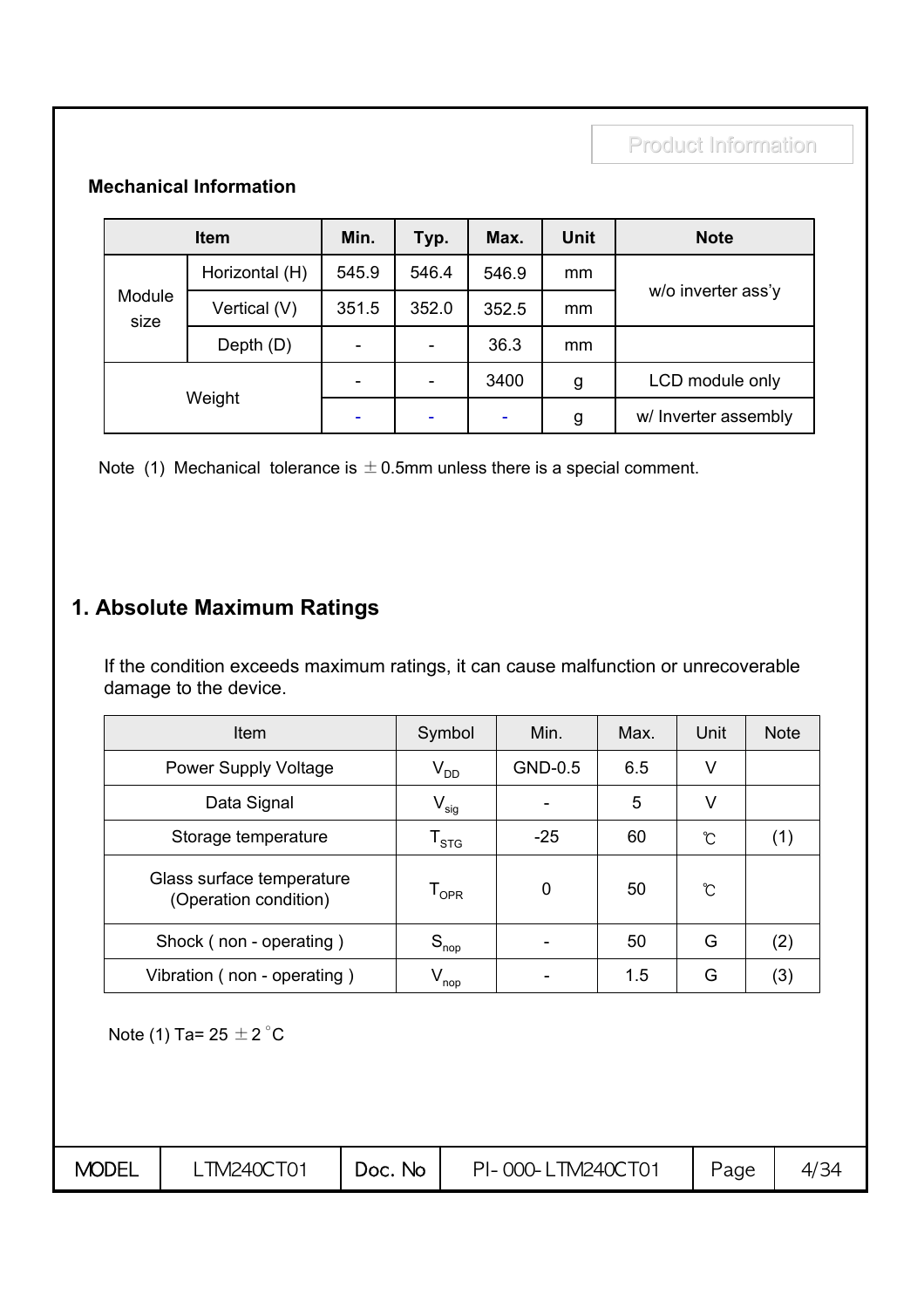- (1) Temperature and relative humidity range are shown in the figure below.
	- a. 90 % RH Max. (Ta  $\leq$  39 °C)
	- b. Maximum wet-bulb temperature at 39 °C or less. (Ta  $\leq$  39 °C)
	- c. No condensation
- (2) 11ms, sine wave, one time for  $\pm X$ ,  $\pm Y$ ,  $\pm Z$  axis
- (3) 10-300 Hz, Sweep rate 10min, 30min for X,Y,Z axis



### **Fig. Temperature and Relative humidity range**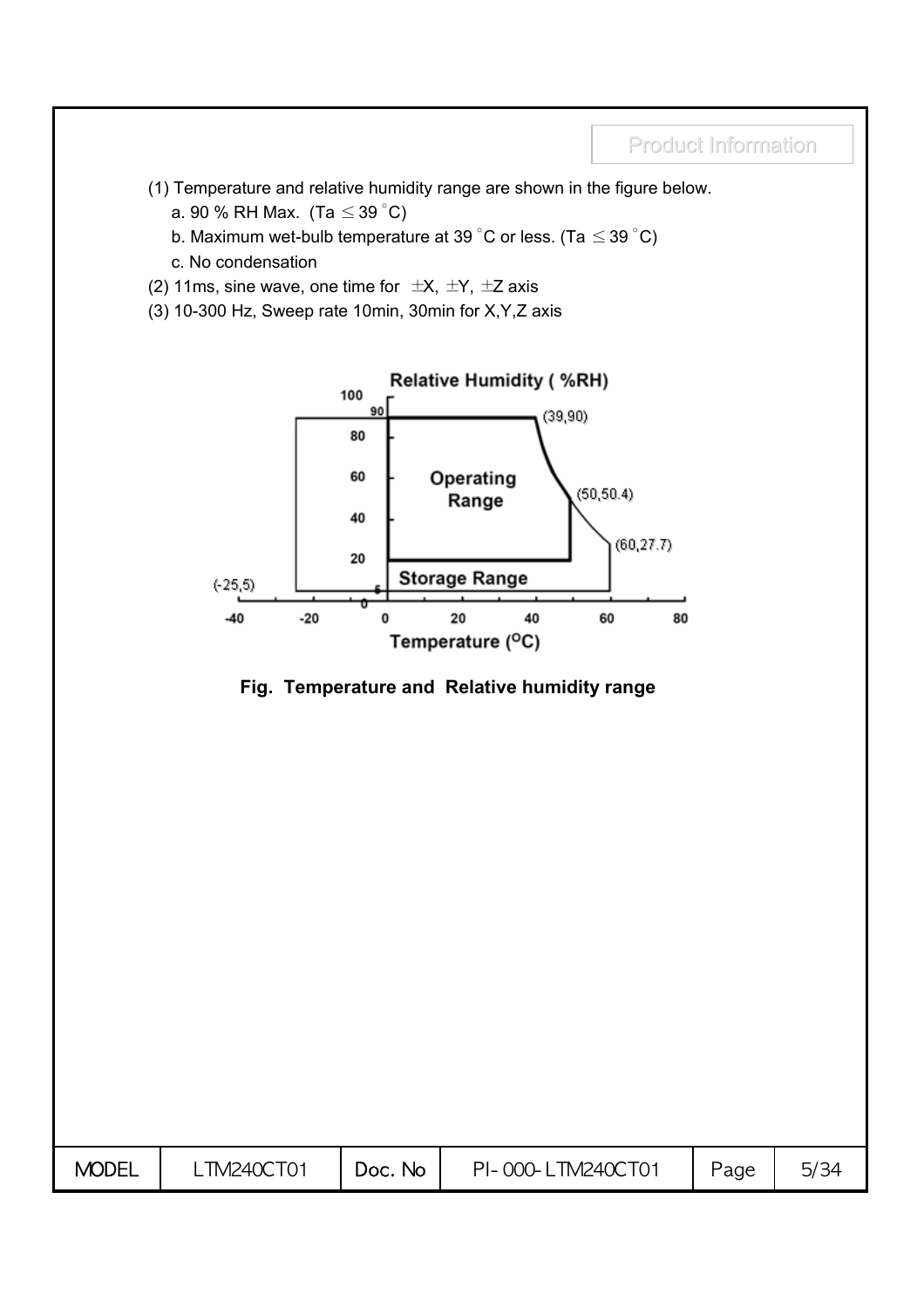## **2. Optical Characteristics Product Information**

The optical characteristics should be measured in a dark room or equivalent. Measuring equipment : SR-3, RD-80S (TOPCON), EZ-Contrast (Eldim)

| Item                                            |             | Symbol           | (18 = 25 $\pm$ 2 C, VDD=5V, IV= 60HZ, IDCLN=77MHZ, IL = 6.0MHHIMS)<br>Condition                         | Min.                     | Typ.  | Max.                     | Unit  | <b>Note</b>          |
|-------------------------------------------------|-------------|------------------|---------------------------------------------------------------------------------------------------------|--------------------------|-------|--------------------------|-------|----------------------|
| <b>Contrast Ratio</b><br>(Center of screen)     |             | C/R              |                                                                                                         | 700                      | 1,000 |                          |       | (3)<br>SR-3          |
| Response<br>Time                                | On/Off      | $Tr + Tf$        |                                                                                                         |                          | 5     | $\bf 8$                  | msec  | (5)<br><b>RD-80S</b> |
| Luminance of White<br>(Center of screen)<br>Red |             | $Y_L$            |                                                                                                         | 350                      | 400   |                          | cd/m2 | (6)<br>SR-3          |
|                                                 |             | <b>Rx</b>        |                                                                                                         | 0.610                    | 0.640 | 0.670                    |       |                      |
|                                                 |             | <b>Ry</b>        |                                                                                                         | 0.300                    | 0.330 | 0.360                    |       |                      |
|                                                 |             | Gx               | Normal                                                                                                  | 0.270                    | 0.300 | 0.330                    |       |                      |
| Color                                           | Green       | Gy               | $\begin{array}{c} \theta_{\mathsf{L},\mathsf{R}}{=}0 \\ \theta_{\mathsf{U},\mathsf{D}}{=}0 \end{array}$ | 0.578                    | 0.608 | 0.638                    |       |                      |
| Chromaticity<br>(CIE 1931)                      | <b>Blue</b> | Bx               | Viewing<br>Angle                                                                                        | 0.120                    | 0.150 | 0.180                    |       |                      |
|                                                 |             | By               |                                                                                                         | 0.030                    | 0.060 | 0.090                    |       |                      |
|                                                 | White       | Wx               |                                                                                                         | 0.283                    | 0.313 | 0.343                    |       |                      |
|                                                 |             | Wy               |                                                                                                         | 0.299                    | 0.329 | 0.359                    |       | (7), (8)             |
|                                                 | Red         | Ru'              |                                                                                                         | $\overline{a}$           | 0.451 | $\overline{a}$           |       | SR-3                 |
|                                                 |             | Rv'              |                                                                                                         | $\overline{\phantom{a}}$ | 0.523 | $\overline{\phantom{0}}$ |       |                      |
| Color                                           | Green       | Gu'              |                                                                                                         |                          | 0.124 | $\frac{1}{2}$            |       |                      |
| Chromaticity                                    |             | Gv'              |                                                                                                         | $\overline{\phantom{0}}$ | 0.564 | $\blacksquare$           |       |                      |
| (CIE 1976)                                      | <b>Blue</b> | Bu'              |                                                                                                         |                          | 0.175 |                          |       |                      |
|                                                 |             | Bv'              |                                                                                                         | $\overline{\phantom{0}}$ | 0.158 | $\Box$                   |       |                      |
|                                                 | White       | Wu'              |                                                                                                         | $\overline{\phantom{0}}$ | 0.198 | $\blacksquare$           |       |                      |
|                                                 |             | Wv'              |                                                                                                         |                          | 0.468 | $\frac{1}{2}$            |       |                      |
| C.G.L                                           | White       | $\triangle$ u'v' |                                                                                                         |                          |       | 0.02                     |       | (9)                  |

(Ta = 25  $\pm$  2 $^{\circ}$ C, VDD=5V, fv= 60Hz, fDCLK=77MHz, IL = 6.0mArms)

\* C.G.L : Color Grayscale Linearity (continue to the next page)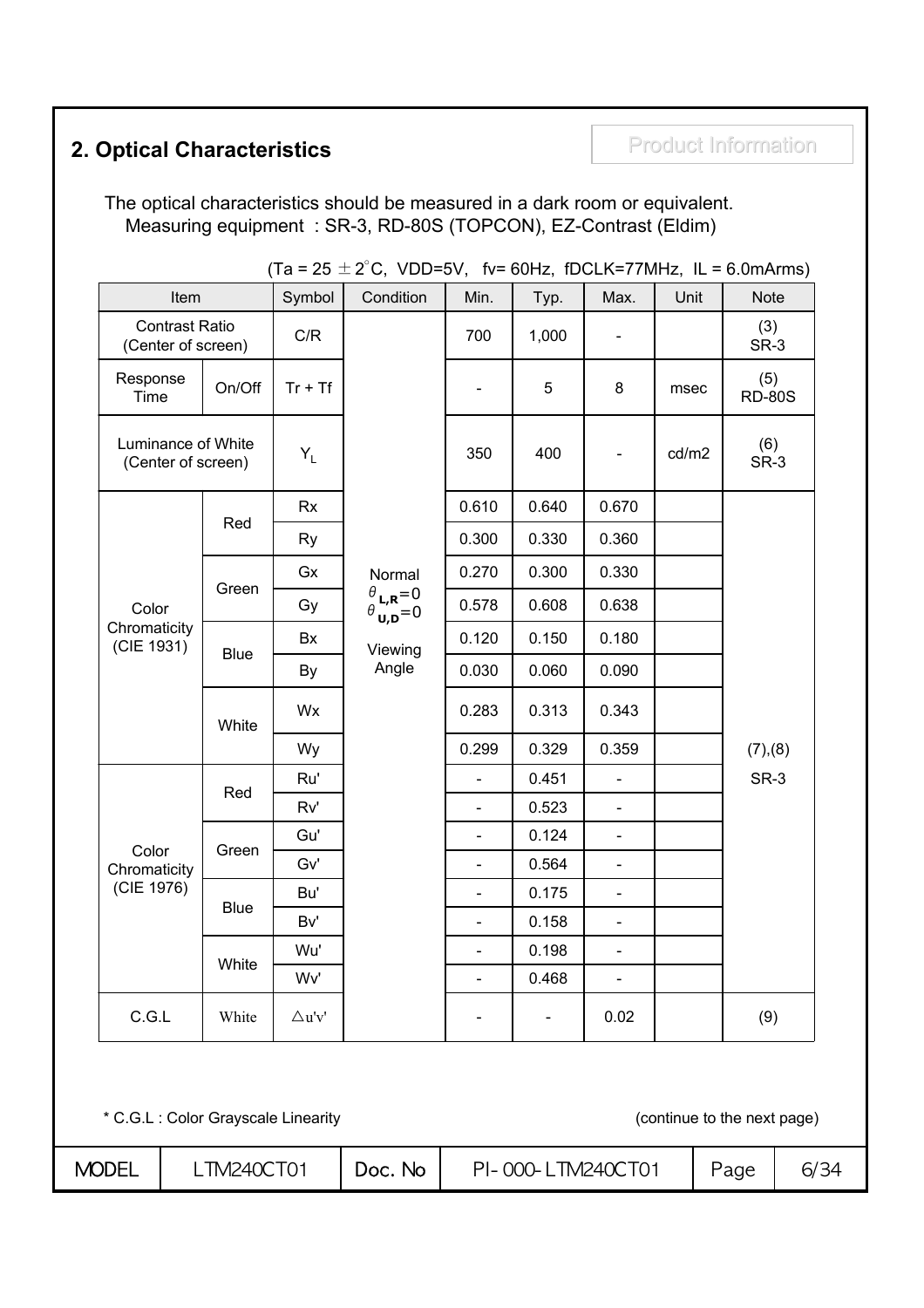| Item                                       |      | Symbol                | Condition   | Min.                     | Typ. | Max. | Unit    | <b>Note</b>  |
|--------------------------------------------|------|-----------------------|-------------|--------------------------|------|------|---------|--------------|
| <b>Color Gamut</b>                         |      |                       |             | $\overline{\phantom{a}}$ | 72   |      | %       |              |
| Color Temperature                          |      |                       |             |                          | 6500 |      | K       |              |
|                                            | Hor. | $\theta_L$            |             | 70                       | 80   |      |         |              |
| Viewing                                    |      | $\theta_{R}$          | $CR \ge 10$ | 70                       | 80   |      | Degrees | $(8)$<br>EZ- |
| Angle                                      | Ver. | $\theta$ $\mathbf{u}$ |             | 70                       | 80   |      |         | Contrast     |
|                                            |      | $\theta_{\rho}$       |             | 70<br>80                 |      |      |         |              |
| <b>Brightness Uniformity</b><br>(9 Points) |      | $B_{\text{uni}}$      |             | $\qquad \qquad$          |      | 25   | $\%$    | (4)<br>SR-3  |

Note (1) Test Equipment Setup

The measurement should be executed in a stable, windless and dark room between 30min after lighting the back light at the given temperature for stabilization of the back light. This should be measured in the center of screen.

Single lamp current : 6.0mA Environment condition : Ta = 25  $\pm$  2 °C

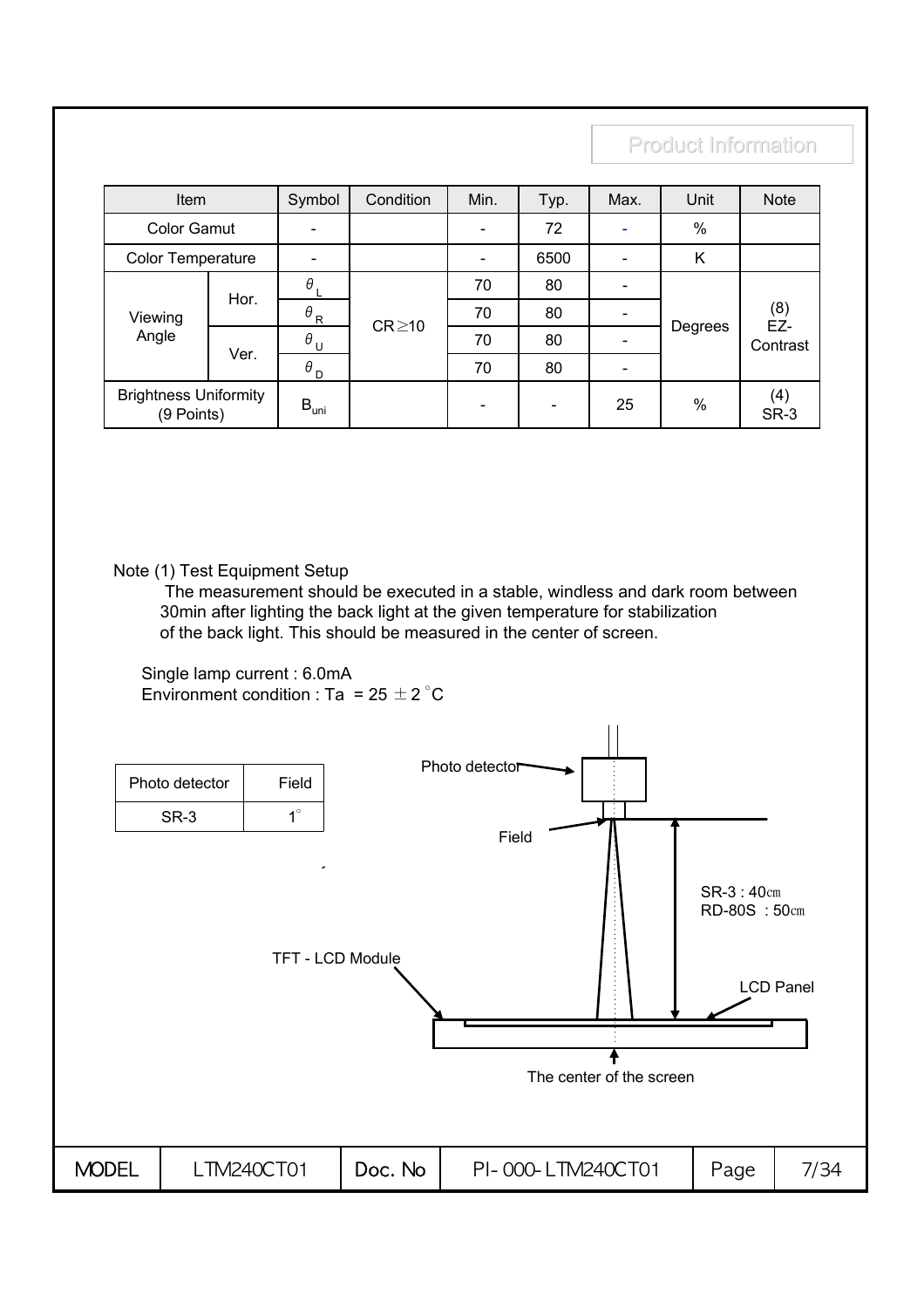Note (2) Definition of test point



Note (3) Definition of Contrast Ratio (C/R)

: Ratio of gray max (Gmax) & gray min (Gmin) at the center point⑤ of the panel

*CR*  $=\frac{G \max}{G \min}$ 

> Gmax : Luminance with all pixels white Gmin : Luminance with all pixels black

Note (4) Definition of 9 points brightness uniformity

 $Buni = 100 \times \frac{(B \max - B)}{B}$ *B*  $= 100 \times \frac{(B \max - B \min)}{B}$ max

> Bmax : Maximum brightness with all pixels white Bmin : Minimum brightness with all pixels white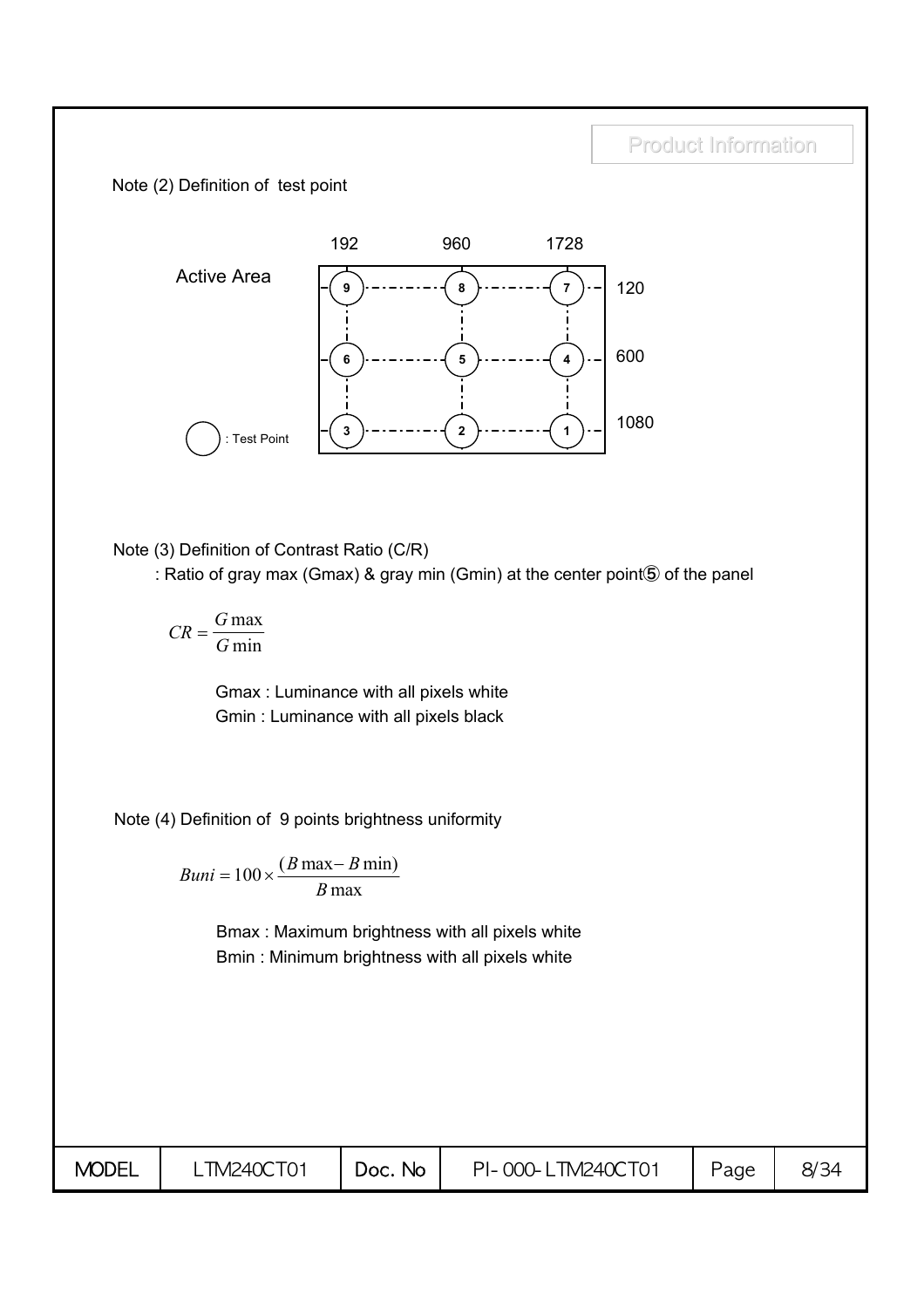Note (5) Definition of Response time : Sum of Tr, Tf



Note (6) Definition of Luminance of White : Luminance of white at center point⑤

Note (7) Definition of Color Chromaticity (CIE 1931, CIE1976) Color coordinate of Red, Green, Blue & White at center point⑤

Note (8) Definition of Viewing Angle : Viewing angle range ( $CR \ge 10$ )

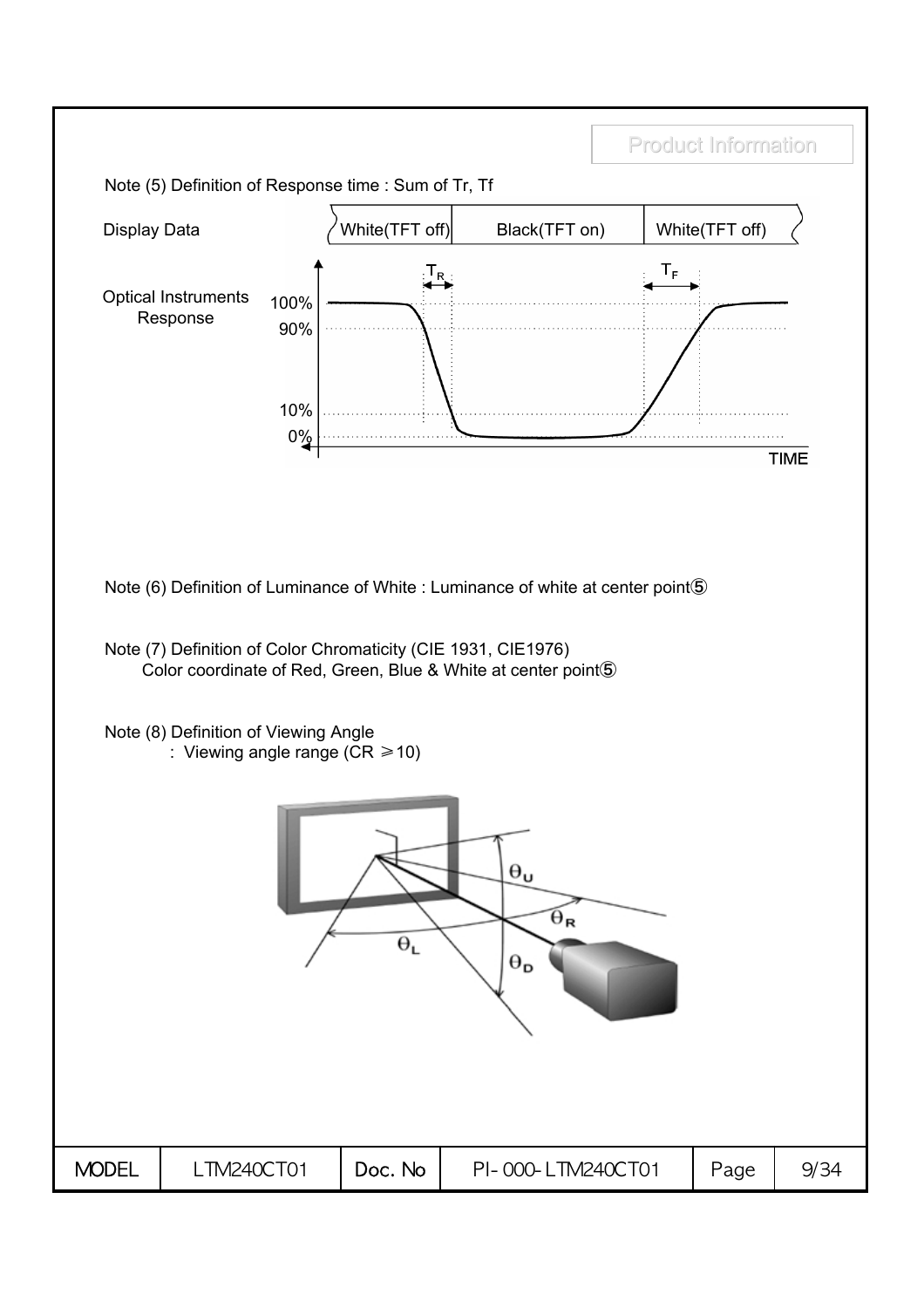Note (9) Color Grayscale Linearity

- a. Test image : 100% full white pattern with a test pattern as below
- b. Test pattern : Squares, 40mm by 40mm in size, filled with 255, 225, 195, 165, 135 and 105 grays steps should be arranged at the center⑤ of the screen.



c. Test method

-1<sup>st</sup> gray step : move a square of 255 gray level should be moved into the center of the screen and measure luminance and u' and v' coordinates.

- Next gray step : Move a 225 gray square into the center and measure both luminance and coordinates, too.

d. Test evaluation

$$
\Delta u' v' = \sqrt{(u'_{A} - u'_{B})^{2} + (v'_{A} - v'_{B})^{2}}
$$

Where A, B : 2 gray levels found to have the largest color differences between them i.e. get the largest  $\Delta u'$  and  $\Delta v'$  of each 6 pair of u' and v' and calculate the  $\Delta u'v'$ .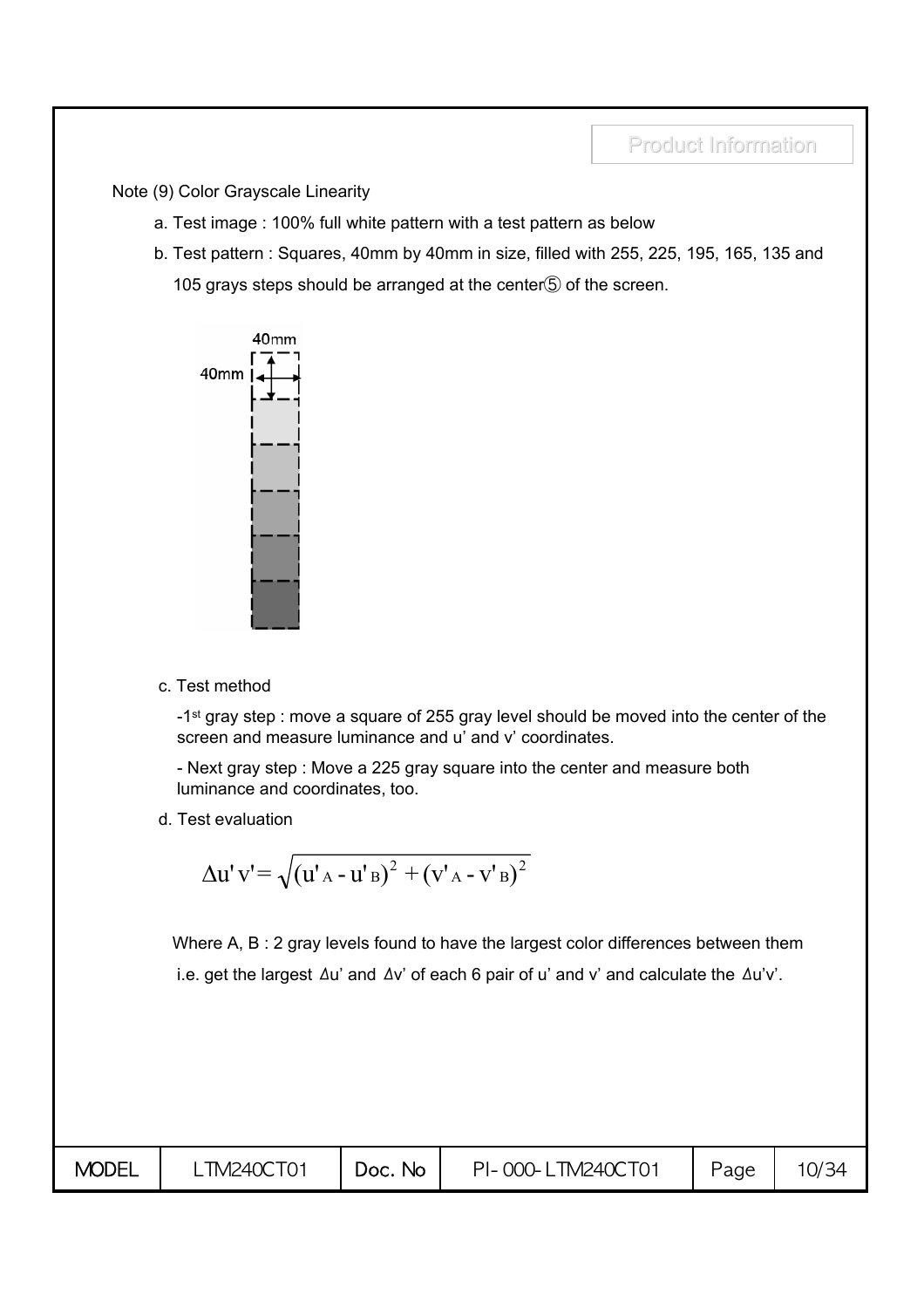Product Information Product Information **3. Electrical Characteristics**

## 3.1 TFT LCD Module

The connector for display data & timing signal should be connected.

## Ta =  $25^{\circ}$ C

|                                    | Item                                          | Symbol                    | Min.                 | Typ.  | Max.                    | Unit       | <b>Note</b> |
|------------------------------------|-----------------------------------------------|---------------------------|----------------------|-------|-------------------------|------------|-------------|
|                                    | <b>Voltage of Power Supply</b>                | $V_{DD}$                  | 4.5                  | 5.0   | 5.5                     | V          | (1)         |
|                                    | Differential Input                            | High                      |                      |       | $+100$                  | mV         | (2)         |
|                                    | Voltage for LVDS<br><b>Receiver Threshold</b> | Low                       | $-100$               |       |                         | mV         |             |
|                                    | <b>LVDS</b> skew                              | $\mathfrak{t}_{\rm SKEW}$ | $-300$               |       | 300                     |            | (3)         |
| <b>LVDS</b><br>Input<br>Characteri | Differential input<br>voltage                 | $ V_{ID} $                | 200                  |       | 600                     | mV         | (4)         |
| stics                              | Input voltage range<br>(single-ended)         | $V_{\text{IN}}$           | $\mathbf 0$          |       | 2.4                     | V          | (4)         |
|                                    | Common mode<br>voltage                        | $V_{CM}$                  | $0+$<br>$ V_{ID} /2$ | 1.2   | $2.4 -$<br>$ V_{ID} /2$ | $\vee$     | (4)         |
|                                    | Input current                                 | $I_{IN}$                  |                      |       | ±10                     | $\mu$ A    |             |
| Current of                         | (a) Black                                     |                           |                      | 1,700 | 2,000                   | mA         |             |
| Power                              | (b) White                                     | $I_{DD}$                  |                      | 2,000 | 2,300                   | mA         | (5), (6)    |
| Supply                             | $(c)$ Dot                                     |                           |                      | 2,400 | 3,000                   | mA         |             |
| <b>Vsync Frequency</b>             |                                               | $f_v$                     | 53                   | 60    | 63                      | Hz         |             |
| <b>Hsync Frequency</b>             |                                               | $f_H$                     | 65                   | 74    | 78                      | kHz        |             |
| Main Frequency                     |                                               | $f_{DCLK}$                | 68                   | 77    | 81                      | <b>MHz</b> |             |
|                                    | <b>Rush Current</b>                           | <sup>I</sup> RUSH         |                      |       | 5.0                     | A          | (7)         |

Note (1) The ripple voltage should be controlled under 10% of  $V_{DD}$ .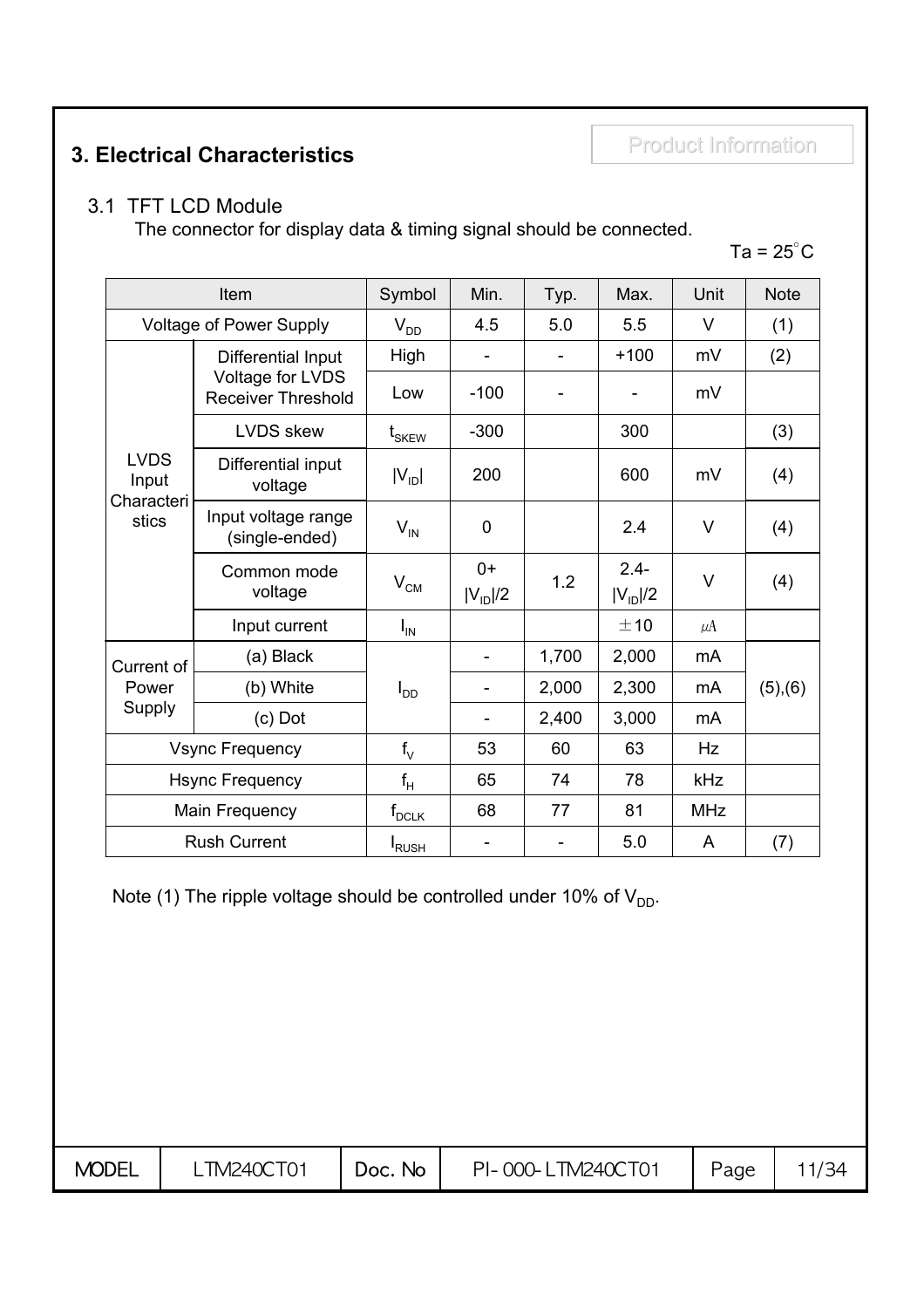- (2) Differential receiver voltage definitions and propagation delay and transition time test circuit
	- a. All input pulses have frequency = 10MHz,  $t_{\rm p}$  or  $t_{\rm r}$ =1ns
	- $b. C<sub>l</sub>$  includes all probe and fixture capacitance



(3) LVDS Receiver DC parameters are measured under static and steady conditions which may not be reflective of its performance in the end application.

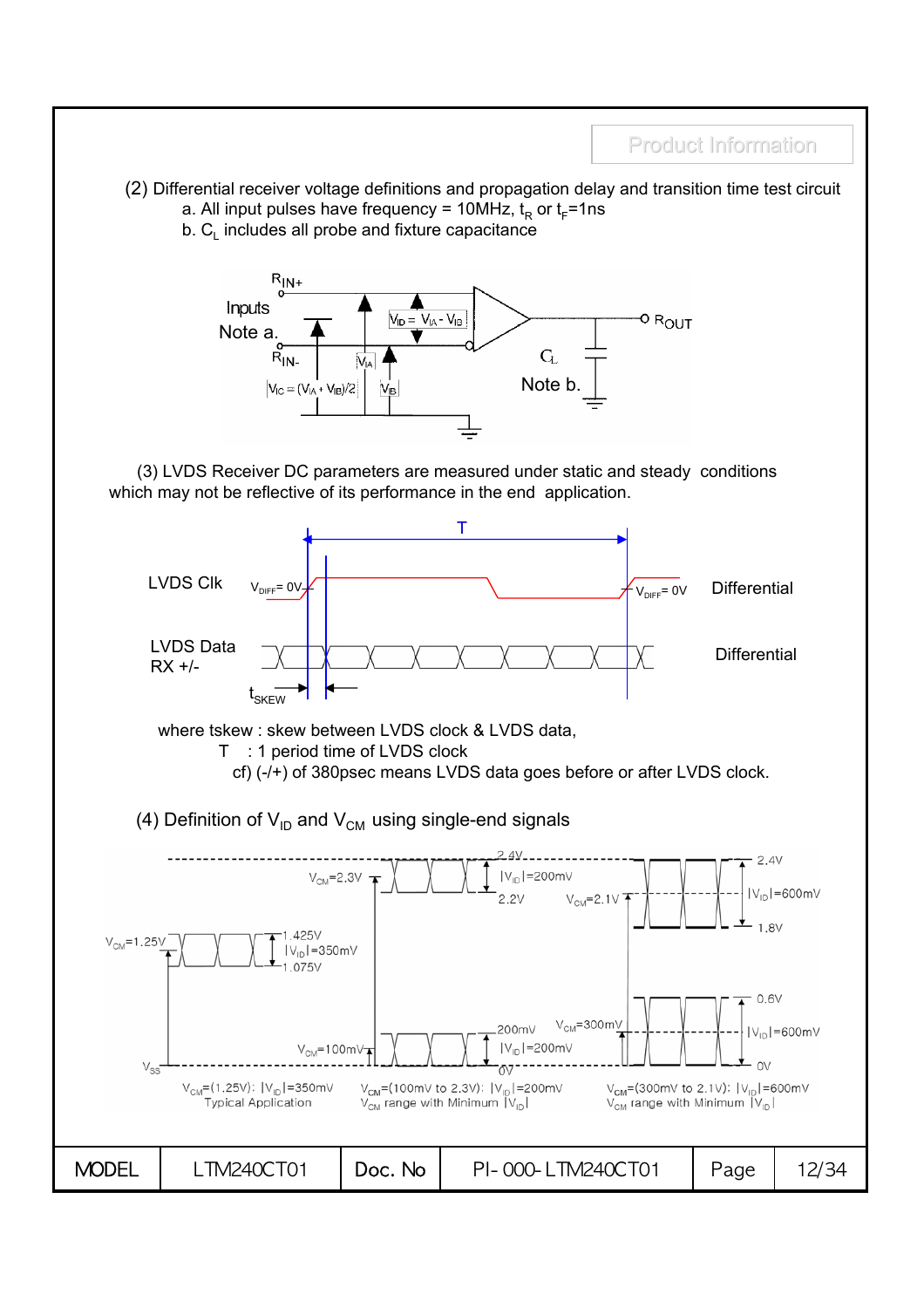(5)  $fV=60Hz$ ,  $fDCLK = 54MHz$ ,  $VDD = 5.0V$ , DC Current.

(6) Power dissipation check pattern (LCD Module only)



(7) Measurement Condition



Rush Current  $I_{RUSH}$  can be measured when  $T_{RUSH}$ . is 470 $\mu$ s.

| <b>MODEL</b> | <b>TM240CT01</b> | Doc. No | PI-000-LTM240CT01 | Page | 13/34 |
|--------------|------------------|---------|-------------------|------|-------|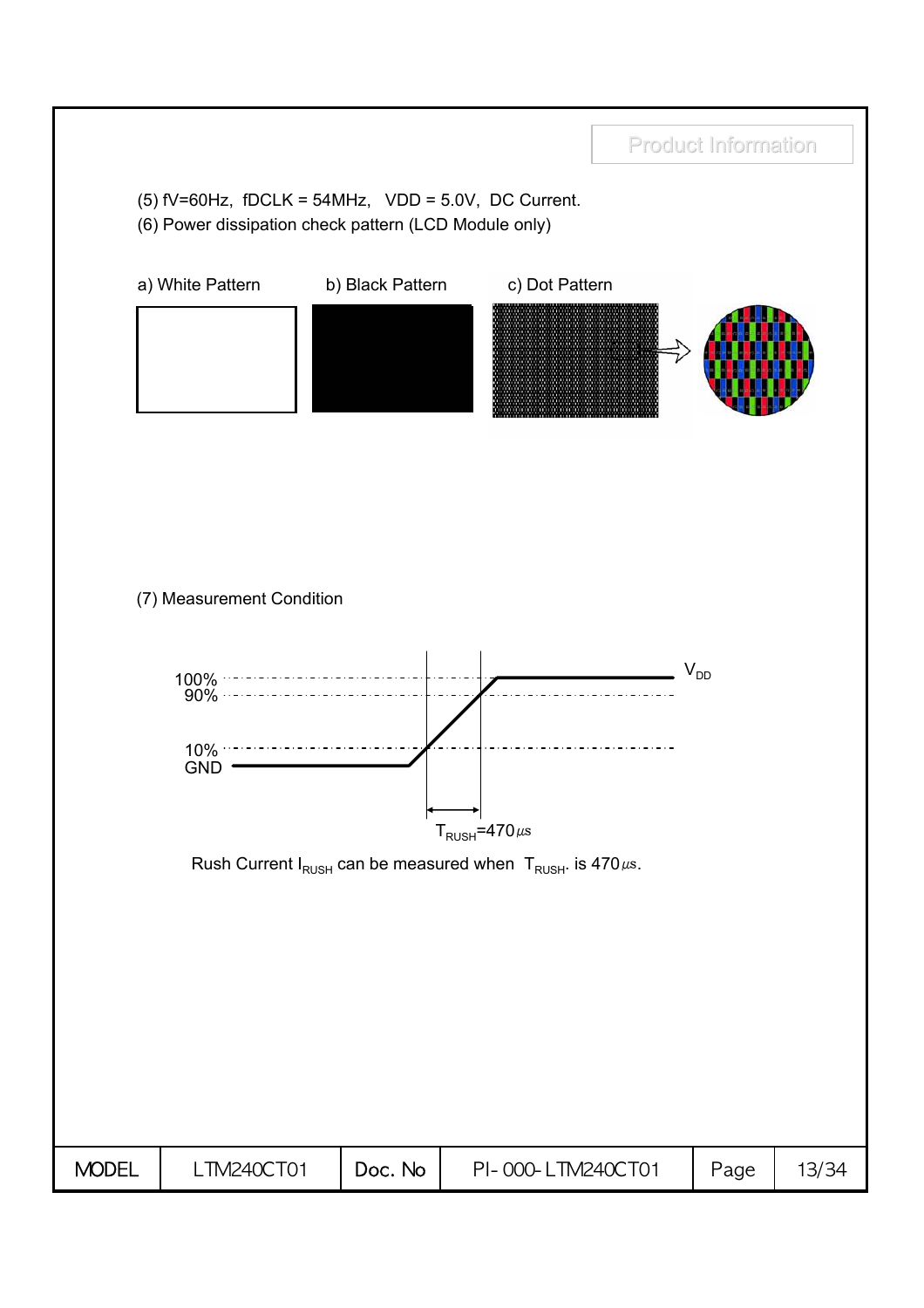## 3.2 Back Light Unit

The back light unit is a direct lighting with U-type 6 CCFTs (Cold Cathode Cathode Fluorescent Tube ). The characteristics of two dual lamps are shown in the following tables.

| . C<br>⊸″.<br>75 | . . |
|------------------|-----|
|------------------|-----|

| <b>Item</b>    |                            | Symbol      | Min.                     | Typ.                     | Max.                 | Unit        | <b>Note</b> |
|----------------|----------------------------|-------------|--------------------------|--------------------------|----------------------|-------------|-------------|
| Lamp Current   |                            | Ч.          | 5.5                      | 6.0                      | 7.0                  | mArms       | (1)         |
|                | <b>PWM Dimming Duty</b>    |             | 30                       |                          | 100                  | $\%$        | @6.0mA      |
|                | Lamp Voltage               | $V_{\perp}$ | $\overline{\phantom{a}}$ | 1780                     |                      | <b>Vrms</b> | @6.0mA      |
| Lamp Frequency |                            | $f_L$       | 40                       | $\overline{\phantom{0}}$ | 60                   | kHz         | (3)         |
|                | <b>Operating Life Time</b> | Hr          | 50,000                   | $\overline{\phantom{a}}$ |                      | Hour        | (4)         |
| Inverter       | Asymmetry rate             | Wasy        | ۰                        | $\overline{\phantom{a}}$ | 10                   | $\%$        |             |
| waveform       | Distortion rate            | <b>Wdis</b> | 1.2726                   | 1.414                    | 1.5554               |             | (5)         |
|                |                            |             |                          |                          | $0^{\circ}$ : 2,950  |             |             |
|                | <b>Startup Voltage</b>     | Vs          |                          | $\overline{\phantom{a}}$ | $25^{\circ}$ : 2,360 | Vrms        | (6)         |

Note (1) Specified values are for a single lamp.

Lamp current is measured with current meter for high frequency as shown below. Refer to the following block diagram of the back light unit for more information.

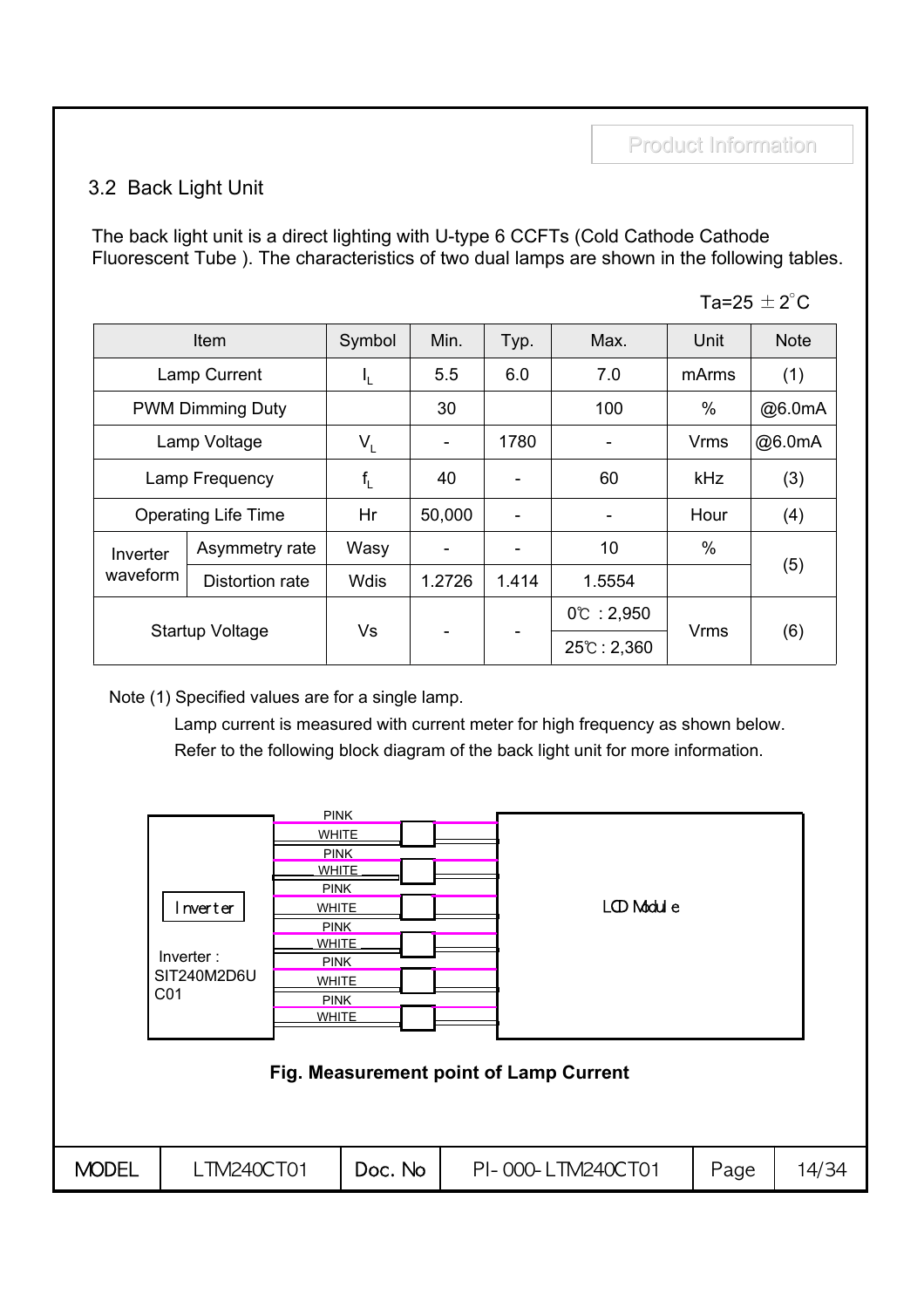(2) Lamp frequency which may produce interference with horizontal synchronous frequency may cause line flow on the display. Therefore lamp frequency should be detached from the horizontal synchronous frequency and its harmonics as far as possible in order to avoid interference.

(3) Life time (Hr) is defined as the time when brightness of a lamp unit itself becomes 50% or less than its original value at the condition of Ta =  $25 \pm 2^{\circ}$ C and I<sub>1</sub> = 6.0mArms

(4) Designing a system inverter intended to have better display performance, power efficiency and lamp reliability.

They would help increase the lamp lifetime and reduce leakage current.

- a. The measurement should be done at typical lamp current.
- b. The asymmetry rate of the inverter waveform should be less than 10%.
- c. The distortion rate of the waveform should be  $\sqrt{2}$  with  $\pm$ 10% tolerance.
	- Inverter output waveform had better be more similar to ideal sine wave.



Asymmetry rate

$$
\frac{|I_{\rm p}-I_{\rm -p}|}{I_{\rm rms}}\times 100
$$

**Distortion rate** 

$$
\Big|\frac{I_{\rm p}}{I_{rms}}\Big| \text{ or } \Big|\frac{I_{\rm -p}}{I_{rms}}\Big|
$$

**Fig. Wave form of the inverter**

(5) If an inverter has shutdown function, it should keep its output for over 1 second even if the lamp connector is open. Otherwise the lamps may not be turned on.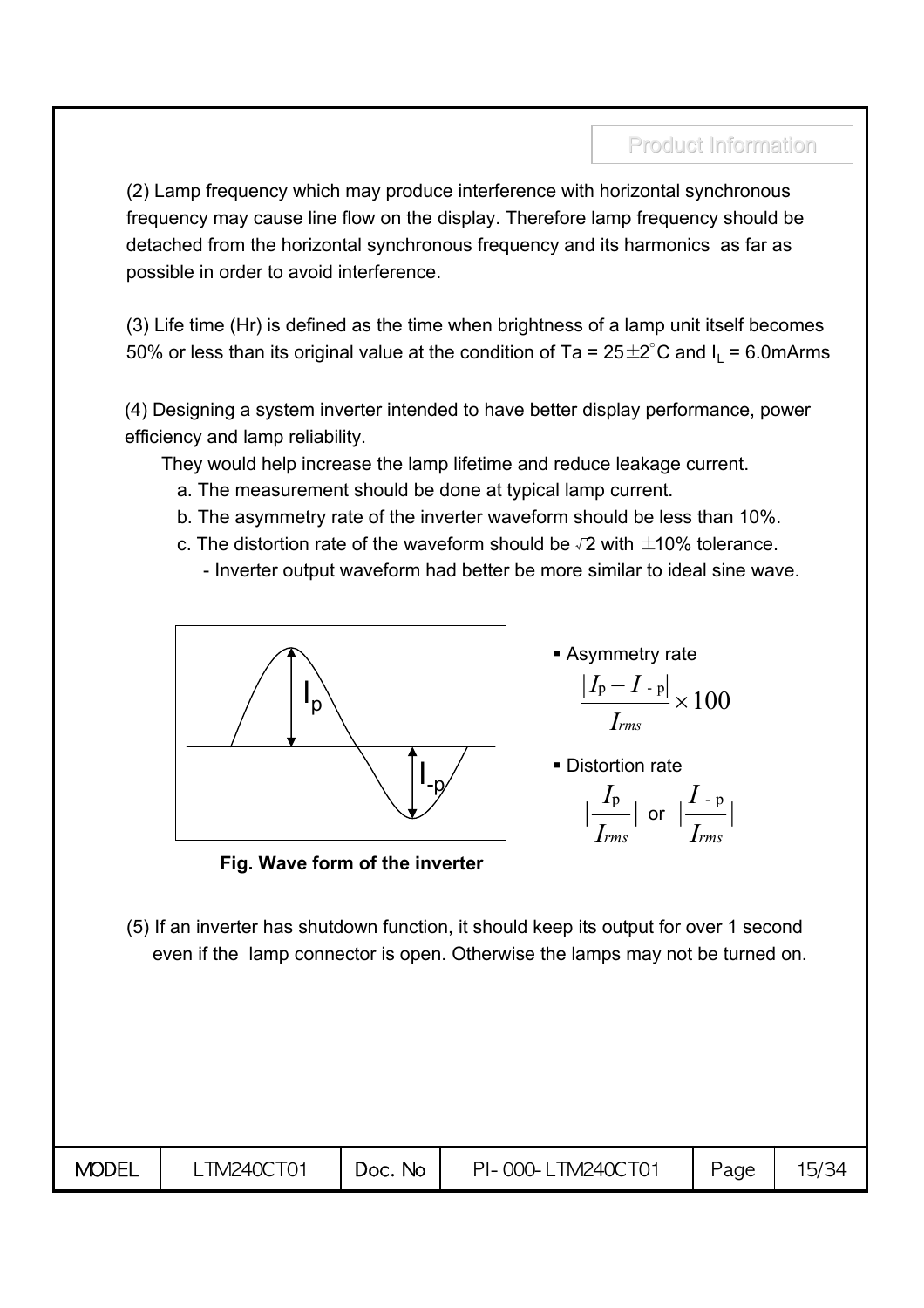## **4. BLOCK DIAGRAM Product Information**

## 4.1 TFT LCD Module



### 4.2 Back Light Unit Connector : YEONHO 20015HS-04LB or equivalent or equivalent

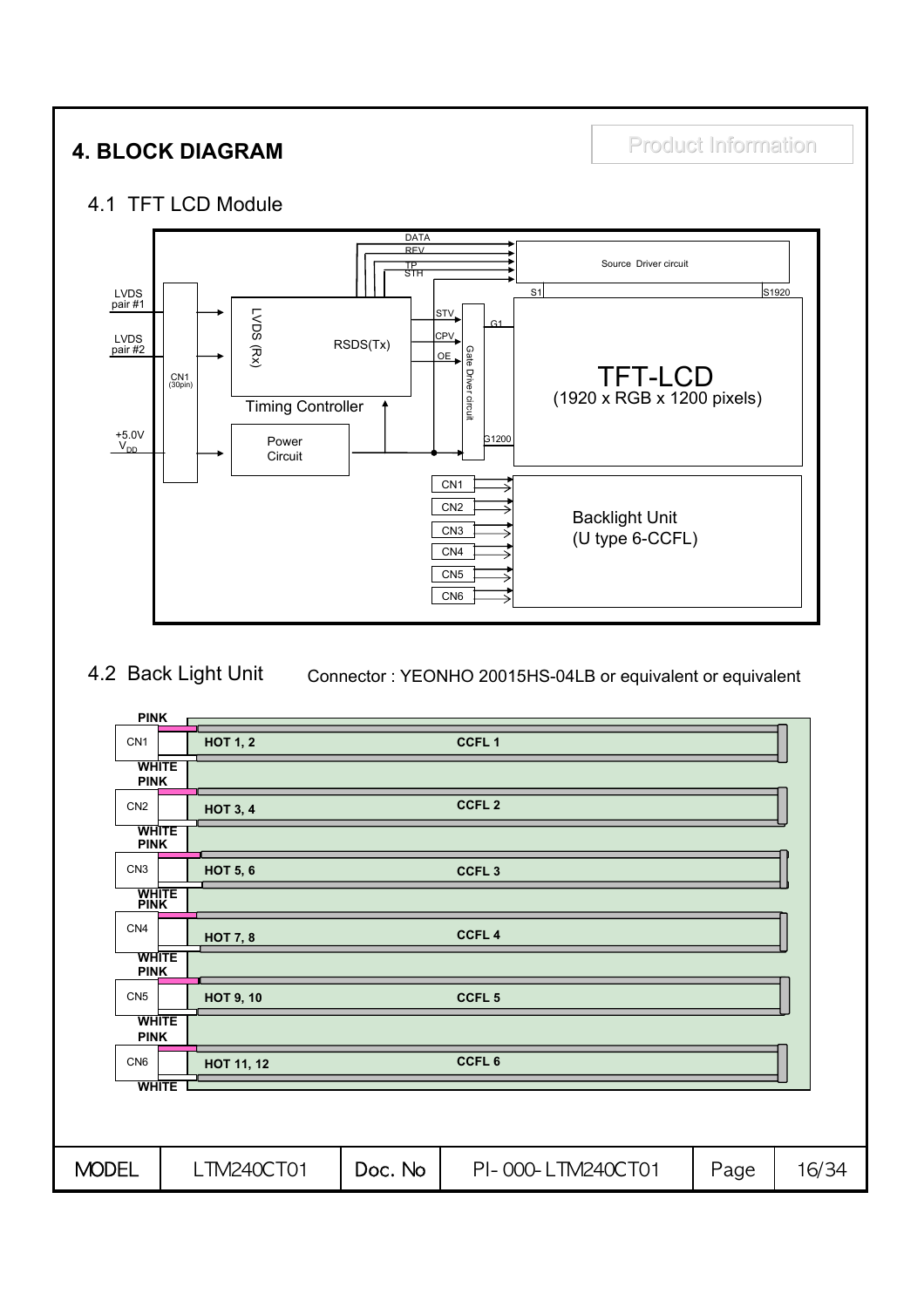## **5. Input Terminal Pin Assignment Fig. 10. 12. Product Information**

## 5.1. Input Signal & Power ( Connector : UJU, IS100-L30O-C23 or equivalent )

| PIN NO         | <b>SYMBOL</b>      | <b>FUNCTION</b>                                                           |
|----------------|--------------------|---------------------------------------------------------------------------|
| 1              | RXO0N              | Negative LVDS differential data output                                    |
| $\overline{2}$ | RXO0P              | Positive LVDS differential data output                                    |
| 3              | RXO1N              | Negative LVDS differential data output                                    |
| $\overline{4}$ | RXO1P              | Positive LVDS differential data output                                    |
| 5              | RXO2N              | Negative LVDS differential data output                                    |
| $6\phantom{1}$ | RXO <sub>2</sub> P | Positive LVDS differential data output                                    |
| $\overline{7}$ | <b>GND</b>         | Ground                                                                    |
| 8              | RXOC-              | Negative Sampling Clock (ODD data)                                        |
| 9              | RXOC+              | Positive Sampling Clock (ODD data)                                        |
| 10             | RXO3N              | Negative LVDS differential data output                                    |
| 11             | RXO3P              | Positive LVDS differential data output                                    |
| 12             | <b>RXE0N</b>       | Negative LVDS differential data output                                    |
| 13             | RXE0P              | Positive LVDS differential data output                                    |
| 14             | <b>GND</b>         | Ground                                                                    |
| 15             | RXE1N              | Negative LVDS differential data output                                    |
| 16             | RXE1P              | Positive LVDS differential data output                                    |
| 17             | <b>GND</b>         | Ground                                                                    |
| 18             | RXE2N              | Negative LVDS differential data output                                    |
| 19             | RXE2P              | Positive LVDS differential data output                                    |
| 20             | RXEC-              | Negative Sampling Clock (EVEN data)                                       |
| 21             | RXEC+              | Positive Sampling Clock (EVEN data)                                       |
| 22             | RXE3N              | Negative LVDS differential data output                                    |
| 23             | RXE3P              | Positive LVDS differential data output                                    |
| 24             | <b>GND</b>         | Ground                                                                    |
| 25             | <b>NC</b>          | * CE (For LCD internal use only. Do not connect)                          |
| 26             | <b>NC</b>          | * CTL (For LCD internal use only. Do not connect)                         |
| 27             | <b>VDD</b>         |                                                                           |
| 28             | <b>VDD</b>         | Power Supply: +5V                                                         |
| 29             | <b>VDD</b>         |                                                                           |
| 30             | <b>VDD</b>         |                                                                           |
|                |                    | * If the system already uses the 25 26nins it should keep under CND level |

If the system already uses the 25, 26pins, it should keep under GND level The voltage applied to those pins should not exceed -200mV.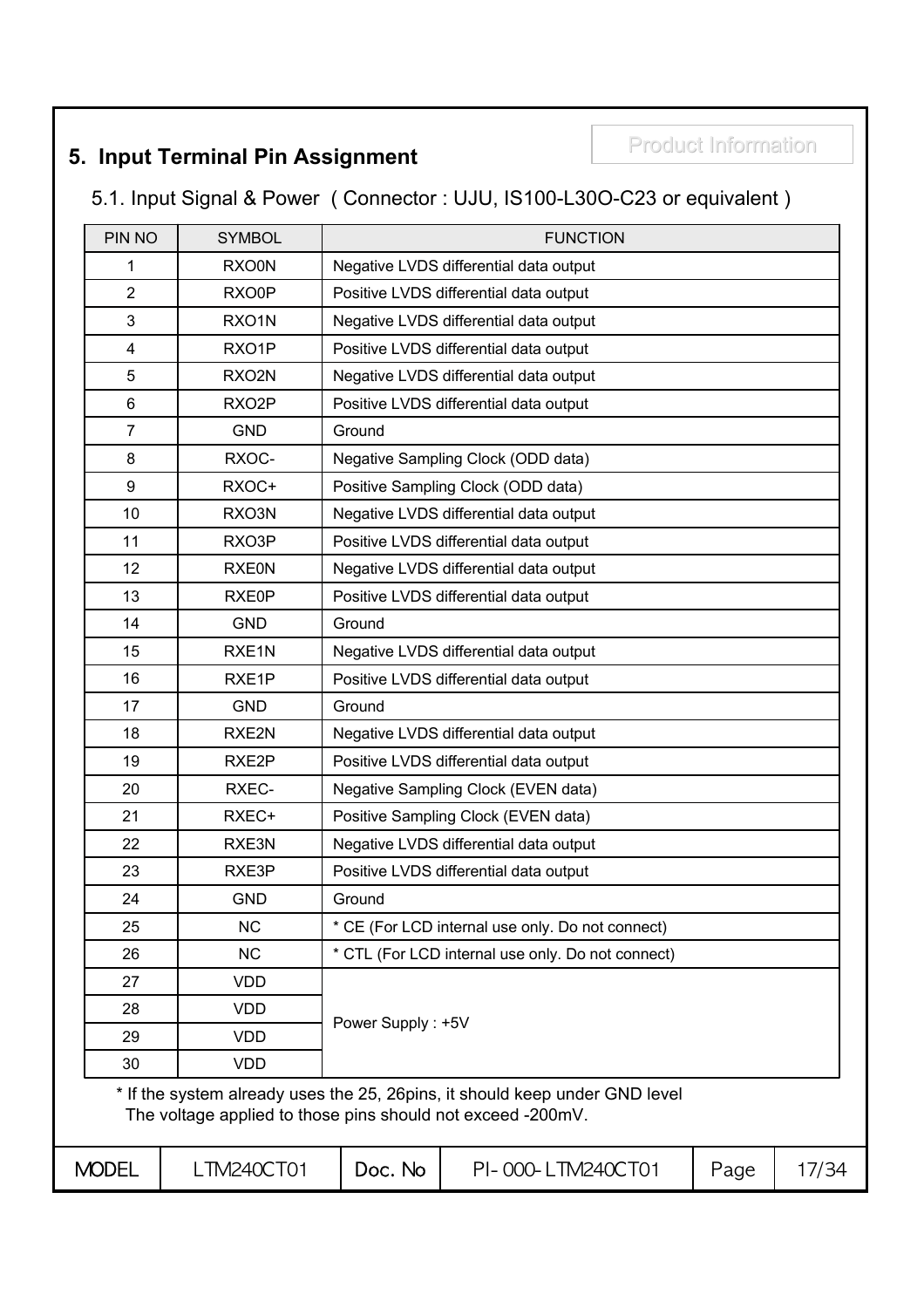



**Fig. Connector diagram**

a. All GND pins should be connected together and also be connected to the LCD's metal chassis.

- b. All power input pins should be connected together.
- c. All NC pins should be separated from other signal or power.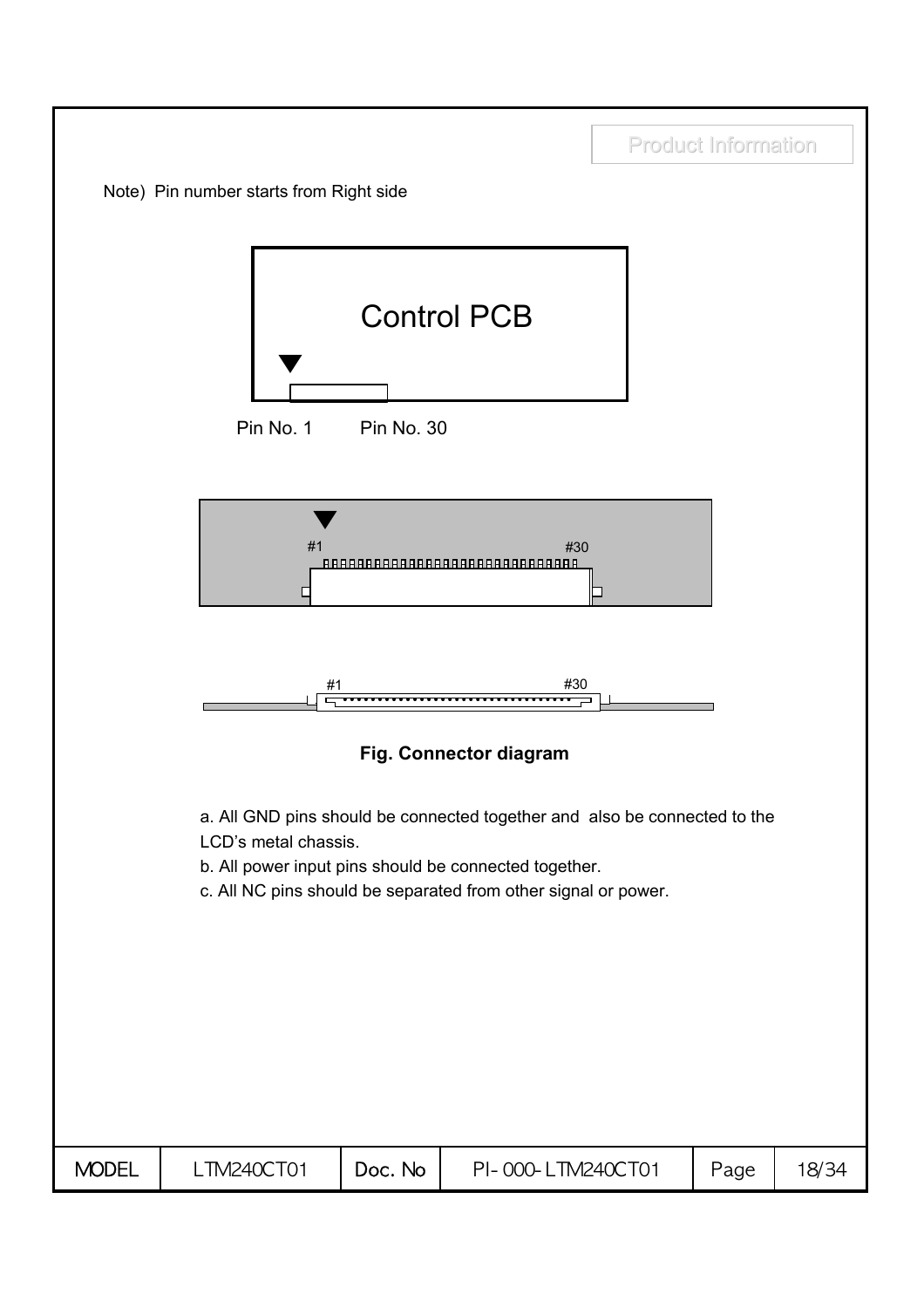## 5.2 LVDS Interface

## 5.2.1 Odd Pixel Data (1st pixel data)

|                |                   |                 | 1st LVDS Transmitter (DS90C383, DS90C385) Signal Interface |                    |                                |                              |
|----------------|-------------------|-----------------|------------------------------------------------------------|--------------------|--------------------------------|------------------------------|
|                | Device Input Pin  |                 | Device Input Signal                                        | Output             | To LTM240M2<br>Interface (CN1) |                              |
| <b>No</b>      | Symbol            | Symbol          | Function                                                   | Signal             | Terminal                       | Symbol                       |
| 51             | TXIN <sub>0</sub> | RO <sub>0</sub> | Red Odd Pixel Data (LSB)                                   |                    |                                |                              |
| 52             | TXIN1             | RO <sub>1</sub> | Red Odd Pixel Data                                         |                    |                                |                              |
| 54             | TXIN <sub>2</sub> | RO <sub>2</sub> | Red Odd Pixel Data                                         | TXOUT0-<br>TXOUT0+ | No. 1<br>No. 2                 | <b>RXO0-</b><br><b>RXO0+</b> |
| 55             | TXIN3             | RO <sub>3</sub> | Red Odd Pixel Data                                         |                    |                                |                              |
| 56             | TXIN4             | RO <sub>4</sub> | Red Odd Pixel Data                                         |                    |                                |                              |
| $\overline{2}$ | TXIN <sub>5</sub> | RO <sub>7</sub> | Red Odd Pixel Data (MSB)                                   | TXOUT3-<br>TXOUT3+ | No. 10<br>No. 11               | <b>RXO3-</b><br>RXO3+        |
| 3              | TXIN6             | RO <sub>5</sub> | Red Odd Pixel Data                                         | TXOUT0-            | No. 1                          | <b>RXO0-</b>                 |
| 4              | <b>TXIN7</b>      | GO <sub>0</sub> | Green Odd Pixel Data (LSB)                                 | TXOUT0+            | No. 2                          | <b>RXO0+</b>                 |
| 6              | TXIN <sub>8</sub> | GO <sub>1</sub> | Green Odd Pixel Data                                       | TXOUT1-            | No. 3                          | RXO1-                        |
| $\overline{7}$ | TXIN9             | GO <sub>2</sub> | Green Odd Pixel Data                                       | TXOUT1+            | No. 4                          | <b>RXO1+</b>                 |
| 8              | TXIN10            | GO <sub>6</sub> | Green Odd Pixel Data                                       | TXOUT3-            | No. 10<br>No. 11               | <b>RXO3-</b>                 |
| 10             | TXIN11            | GO7             | Green Odd Pixel Data (MSB)                                 | TXOUT3+            |                                | RXO3+                        |
| 11             | TXIN12            | GO <sub>3</sub> | Green Odd Pixel Data                                       |                    |                                |                              |
| 12             | TXIN13            | GO <sub>4</sub> | Green Odd Pixel Data                                       | TXOUT1-            | No. 3                          | <b>RXO1-</b>                 |
| 14             | TXIN14            | GO <sub>5</sub> | Green Odd Pixel Data                                       | TXOUT1+            | No. 4                          | <b>RXO1+</b>                 |
| 15             | TXIN15            | BO <sub>0</sub> | Blue Odd Pixel Data (LSB)                                  |                    |                                |                              |
| 16             | TXIN16            | BO <sub>6</sub> | <b>Blue Odd Pixel Data</b>                                 | TXOUT3-            | No. 10                         | <b>RXO3-</b>                 |
| 18             | TXIN17            | BO <sub>7</sub> | Blue Odd Pixel Data (MSB)                                  | TXOUT3+            | No. 11                         | RXO3+                        |
| 19             | TXIN18            | BO <sub>1</sub> | <b>Blue Odd Pixel Data</b>                                 | TXOUT1-<br>TXOUT1+ | No. 3<br>No. 4                 | <b>RXO1-</b><br><b>RXO1+</b> |
| 20             | TXIN19            | BO <sub>2</sub> | <b>Blue Odd Pixel Data</b>                                 |                    |                                |                              |
| 22             | <b>TXIN20</b>     | BO <sub>3</sub> | <b>Blue Odd Pixel Data</b>                                 | TXOUT2-            | No. 5                          | <b>RXO2-</b>                 |
| 23             | TXIN21            | BO <sub>4</sub> | <b>Blue Odd Pixel Data</b>                                 | TXOUT2+            | No. 6                          | <b>RXO2+</b>                 |
| 24             | TXIN22            | BO <sub>5</sub> | <b>Blue Odd Pixel Data</b>                                 |                    |                                |                              |
| 50             | TXIN27            | RO <sub>6</sub> | Red Odd Pixel Data                                         | TXOUT3-<br>TXOUT3+ | No. 10<br>No. 11               | <b>RXO3-</b><br>RXO3+        |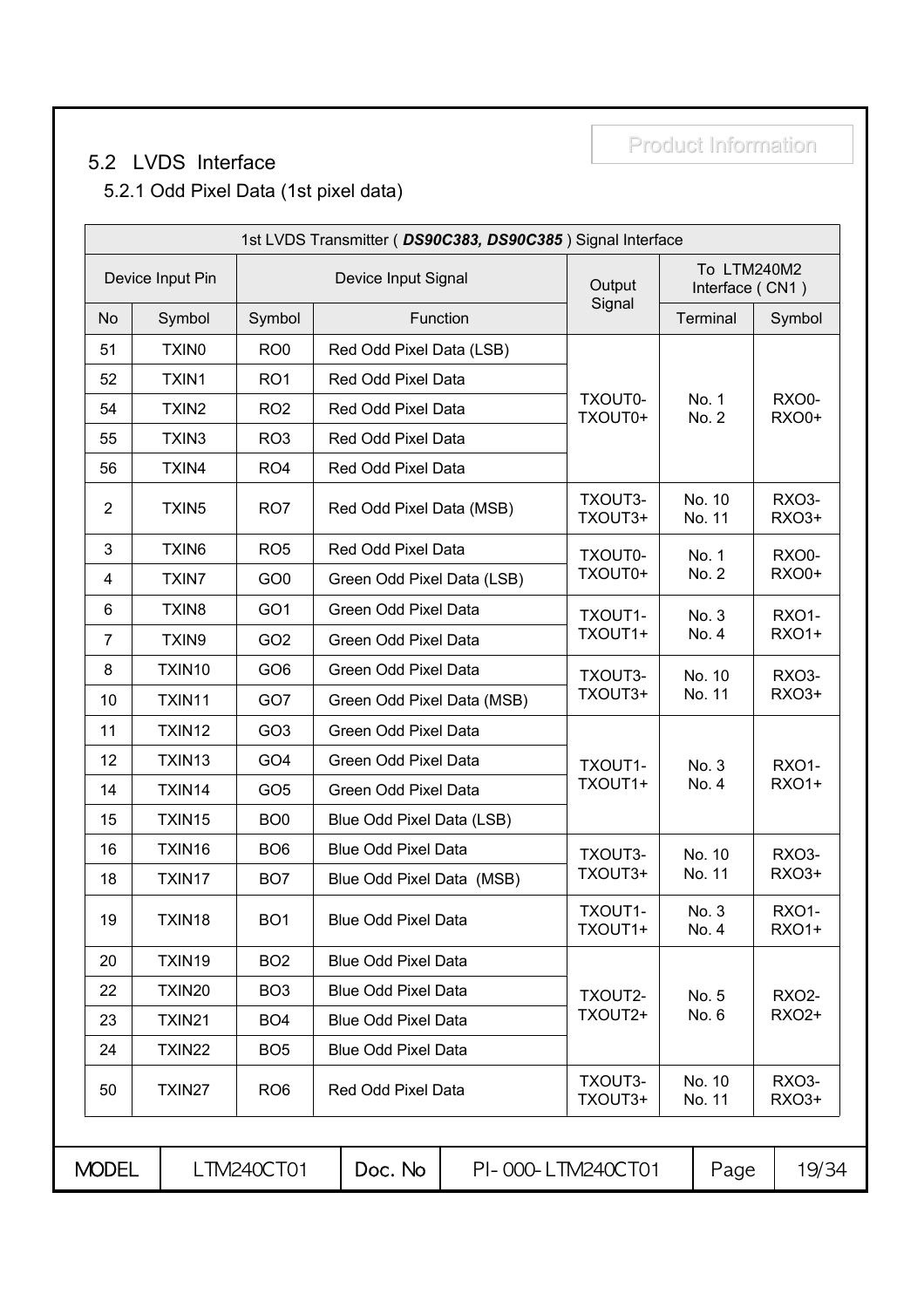## 5.2.2 Even Pixel Data (2nd pixel data)

| 2nd LVDS Transmitter (DS90C383, DS90C385) Signal Interface |                   |                 |                                  |                    |                                |                |  |  |  |  |  |
|------------------------------------------------------------|-------------------|-----------------|----------------------------------|--------------------|--------------------------------|----------------|--|--|--|--|--|
| Device Input Pin                                           |                   |                 | Device Input Signal              | Output             | To LTM240M2<br>Interface (CN1) |                |  |  |  |  |  |
| <b>No</b>                                                  | Symbol            | Symbol          | Function                         | Signal             | Terminal                       | Symbol         |  |  |  |  |  |
| 51                                                         | TXIN <sub>0</sub> | RE <sub>0</sub> | Red Even Pixel Data (LSB)        |                    |                                |                |  |  |  |  |  |
| 52                                                         | TXIN1             | RE1             | Red Even Pixel Data              |                    |                                |                |  |  |  |  |  |
| 54                                                         | TXIN <sub>2</sub> | RE <sub>2</sub> | Red Even Pixel Data              | TXOUT0-<br>TXOUT0+ | No. 12<br>No. 13               | RXE0-<br>RXE0+ |  |  |  |  |  |
| 55                                                         | TXIN3             | RE3             | <b>Red Even Pixel Data</b>       |                    |                                |                |  |  |  |  |  |
| 56                                                         | TXIN4             | RE4             | Red Even Pixel Data              |                    |                                |                |  |  |  |  |  |
| $\overline{2}$                                             | TXIN <sub>5</sub> | RE7             | Red Even Pixel Data (MSB)        | TXOUT3-<br>TXOUT3+ | No. 22<br>No. 23               | RXE3-<br>RXE3+ |  |  |  |  |  |
| 3                                                          | TXIN6             | RE <sub>5</sub> | Red Even Pixel Data              | TXOUT0-            | No. 12                         | RXE0-          |  |  |  |  |  |
| 4                                                          | <b>TXIN7</b>      | GE <sub>0</sub> | Green Even Pixel Data (LSB)      | TXOUT0+            | No. 13                         | RXE0+          |  |  |  |  |  |
| 6                                                          | TXIN8             | GE1             | Green Even Pixel Data<br>TXOUT1- |                    | No. 15                         | RXE1-          |  |  |  |  |  |
| 7                                                          | TXIN9             | GE <sub>2</sub> | Green Even Pixel Data            | TXOUT1+            | No. 16                         | RXE1+          |  |  |  |  |  |
| 8                                                          | TXIN10            | GE <sub>6</sub> | Green Even Pixel Data            | TXOUT3-            | No. 22                         | RXE3-          |  |  |  |  |  |
| 10                                                         | TXIN11            | GE7             | Green Even Pixel Data (MSB)      | TXOUT3+            | No. 23                         | RXE3+          |  |  |  |  |  |
| 11                                                         | TXIN12            | GE <sub>3</sub> | Green Even Pixel Data            |                    |                                |                |  |  |  |  |  |
| 12                                                         | TXIN13            | GE4             | Green Even Pixel Data            | TXOUT1-            | No. 15                         | RXE1-          |  |  |  |  |  |
| 14                                                         | TXIN14            | GE <sub>5</sub> | Green Even Pixel Data            | TXOUT1+            | No. 16                         | RXE1+          |  |  |  |  |  |
| 15                                                         | TXIN15            | BE <sub>0</sub> | Blue Even Pixel Data (LSB)       |                    |                                |                |  |  |  |  |  |
| 16                                                         | TXIN16            | BE <sub>6</sub> | <b>Blue Even Pixel Data</b>      | TXOUT3-            | No. 22                         | RXE3-          |  |  |  |  |  |
| 18                                                         | TXIN17            | BE7             | Blue Even Pixel Data (MSB)       | TXOUT3+            | No. 23                         | RXE3+          |  |  |  |  |  |
| 19                                                         | TXIN18            | BE <sub>1</sub> | <b>Blue Even Pixel Data</b>      | TXOUT1-<br>TXOUT1+ | No. 15<br>No. 16               | RXE1-<br>RXE1+ |  |  |  |  |  |
| 20                                                         | TXIN19            | BE <sub>2</sub> | <b>Blue Even Pixel Data</b>      |                    |                                |                |  |  |  |  |  |
| 22                                                         | TXIN20            | BE3             | <b>Blue Even Pixel Data</b>      | TXOUT2-            | No. 18                         | RXE2-          |  |  |  |  |  |
| 23                                                         | TXIN21            | BE4             | <b>Blue Even Pixel Data</b>      | TXOUT2+            | No. 19                         | RXE2+          |  |  |  |  |  |
| 24                                                         | TXIN22            | BE <sub>5</sub> | <b>Blue Even Pixel Data</b>      |                    |                                |                |  |  |  |  |  |
| 50                                                         | TXIN27            | RE <sub>6</sub> | Red Even Pixel Data              | TXOUT3-<br>TXOUT3+ | No. 22<br>No. 23               | RXE3-<br>RXE3+ |  |  |  |  |  |

MODEL | LTM240CT01 | Doc. No | PI-000- LTM240CT01 | Page | 20/34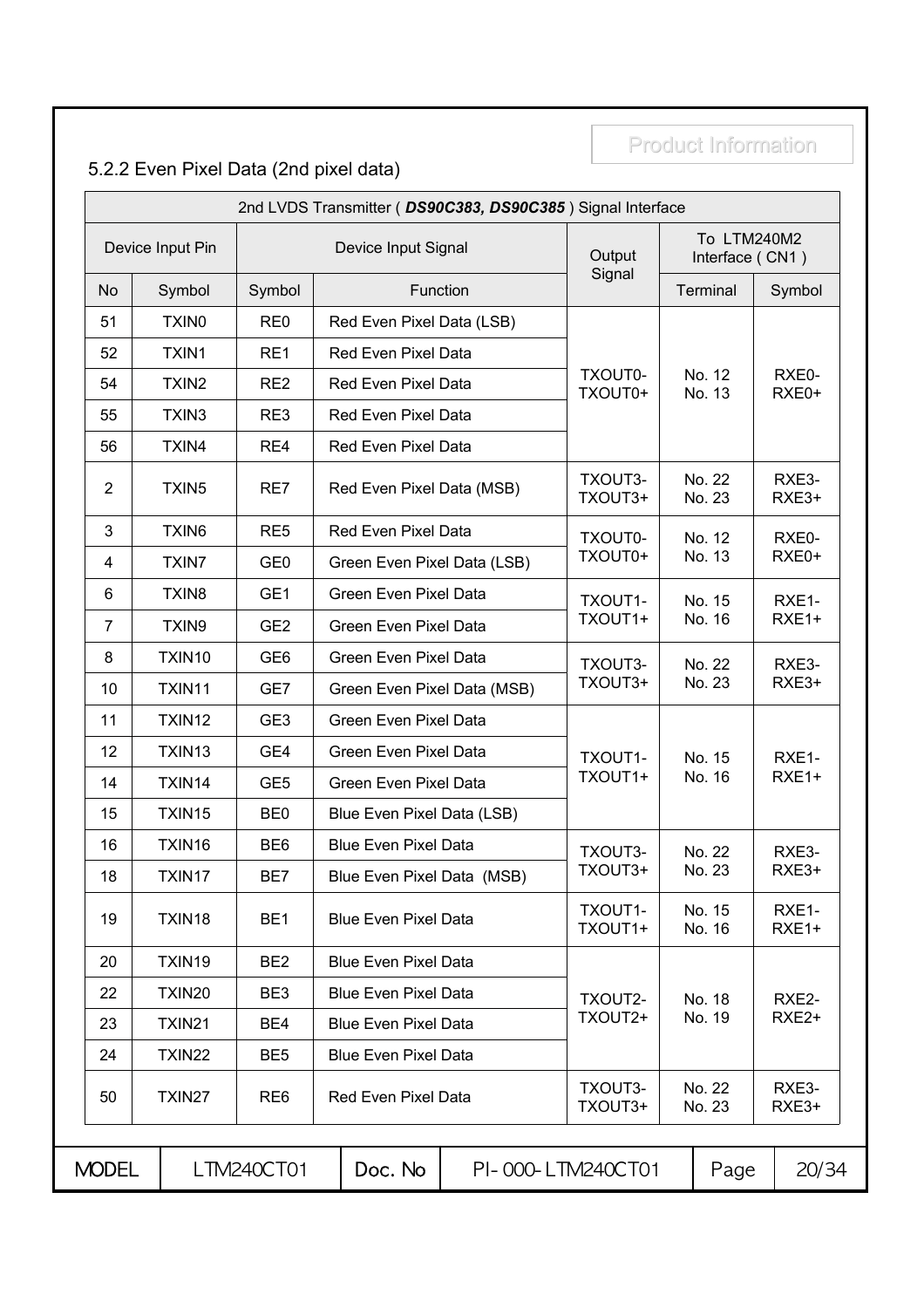## 5.3 LVDS Interface(2)

Product Information

## 5.3.1 Odd Pixel Data (1st pixel data)

| LVDS Transmitter (DS90C387) Signal Interface |                 |                 |                            |                                      |                                |                              |  |  |  |  |  |
|----------------------------------------------|-----------------|-----------------|----------------------------|--------------------------------------|--------------------------------|------------------------------|--|--|--|--|--|
| Device Input Pin                             |                 |                 | Device Input Signal        | Output                               | To LTM240M2<br>Interface (CN1) |                              |  |  |  |  |  |
| <b>No</b>                                    | Symbol          | Symbol          | Function                   | Signal                               | Terminal                       | Symbol                       |  |  |  |  |  |
| 10                                           | R <sub>10</sub> | RO <sub>0</sub> | Red Odd Pixel Data (LSB)   |                                      |                                |                              |  |  |  |  |  |
| 9                                            | R <sub>11</sub> | RO <sub>1</sub> | Red Odd Pixel Data         |                                      |                                |                              |  |  |  |  |  |
| 8                                            | R <sub>12</sub> | RO <sub>2</sub> | Red Odd Pixel Data         | A0M<br>A0P                           | No. 1<br>No. 2                 | <b>RXO0-</b><br><b>RXO0+</b> |  |  |  |  |  |
| $\overline{7}$                               | R <sub>13</sub> | RO <sub>3</sub> | Red Odd Pixel Data         |                                      |                                |                              |  |  |  |  |  |
| 6                                            | R <sub>14</sub> | RO <sub>4</sub> | Red Odd Pixel Data         |                                      |                                |                              |  |  |  |  |  |
| $\mathbf{3}$                                 | R <sub>17</sub> | RO7             | Red Odd Pixel Data (MSB)   | A3M<br>A3P                           | No. 10<br>No. 11               | RXO3-<br>RXO3+               |  |  |  |  |  |
| 5                                            | R <sub>15</sub> | RO <sub>5</sub> | Red Odd Pixel Data         | A0M                                  | No. 1                          | RXO0-                        |  |  |  |  |  |
| $\overline{2}$                               | G10             | GO <sub>0</sub> | Green Odd Pixel Data (LSB) | A0P                                  | No. 2                          | <b>RXO0+</b>                 |  |  |  |  |  |
| 1                                            | G11             | GO <sub>1</sub> | Green Odd Pixel Data       | A <sub>1</sub> M                     | No. 3                          | <b>RXO1-</b>                 |  |  |  |  |  |
| 100                                          | G12             | GO <sub>2</sub> | Green Odd Pixel Data       | A <sub>1</sub> P                     | No. 4                          | <b>RXO1+</b>                 |  |  |  |  |  |
| 94                                           | G16             | GO <sub>6</sub> | Green Odd Pixel Data       | A3M                                  | No. 10                         | <b>RXO3-</b>                 |  |  |  |  |  |
| 93                                           | G17             | GO7             | Green Odd Pixel Data (MSB) | A <sub>3</sub> P                     | No. 11                         | RXO3+                        |  |  |  |  |  |
| 99                                           | G13             | GO <sub>3</sub> | Green Odd Pixel Data       |                                      |                                |                              |  |  |  |  |  |
| 96                                           | G14             | GO <sub>4</sub> | Green Odd Pixel Data       | A <sub>1</sub> M                     | No. 3                          | <b>RXO1-</b>                 |  |  |  |  |  |
| 95                                           | G15             | GO <sub>5</sub> | Green Odd Pixel Data       | A <sub>1</sub> P                     | No. 4                          | <b>RXO1+</b>                 |  |  |  |  |  |
| 92                                           | <b>B10</b>      | BO <sub>0</sub> | Blue Odd Pixel Data (LSB)  |                                      |                                |                              |  |  |  |  |  |
| 86                                           | <b>B16</b>      | BO <sub>6</sub> | <b>Blue Odd Pixel Data</b> | A3M                                  | No. 10                         | RXO <sub>3</sub> -           |  |  |  |  |  |
| 85                                           | <b>B17</b>      | BO <sub>7</sub> | Blue Odd Pixel Data (MSB)  | A <sub>3</sub> P                     | No. 11                         | RXO3+                        |  |  |  |  |  |
| 91                                           | <b>B11</b>      | BO <sub>1</sub> | <b>Blue Odd Pixel Data</b> | A <sub>1</sub> M<br>A <sub>1</sub> P | No. 3<br>No. 4                 | RXO1-<br><b>RXO1+</b>        |  |  |  |  |  |
| 90                                           | <b>B12</b>      | BO <sub>2</sub> | <b>Blue Odd Pixel Data</b> |                                      |                                |                              |  |  |  |  |  |
| 89                                           | <b>B13</b>      | BO <sub>3</sub> | <b>Blue Odd Pixel Data</b> | A <sub>2</sub> M                     | No. 5                          | <b>RXO2-</b>                 |  |  |  |  |  |
| 88                                           | <b>B14</b>      | BO <sub>4</sub> | <b>Blue Odd Pixel Data</b> | A <sub>2</sub> P                     | No. 6                          | RX02+                        |  |  |  |  |  |
| 87                                           | <b>B15</b>      | BO <sub>5</sub> | <b>Blue Odd Pixel Data</b> |                                      |                                |                              |  |  |  |  |  |
| 4                                            | R <sub>16</sub> | RO <sub>6</sub> | Red Odd Pixel Data         | A3M<br>A <sub>3</sub> P              | No. 10<br>No. 11               | RXO3-<br>RXO3+               |  |  |  |  |  |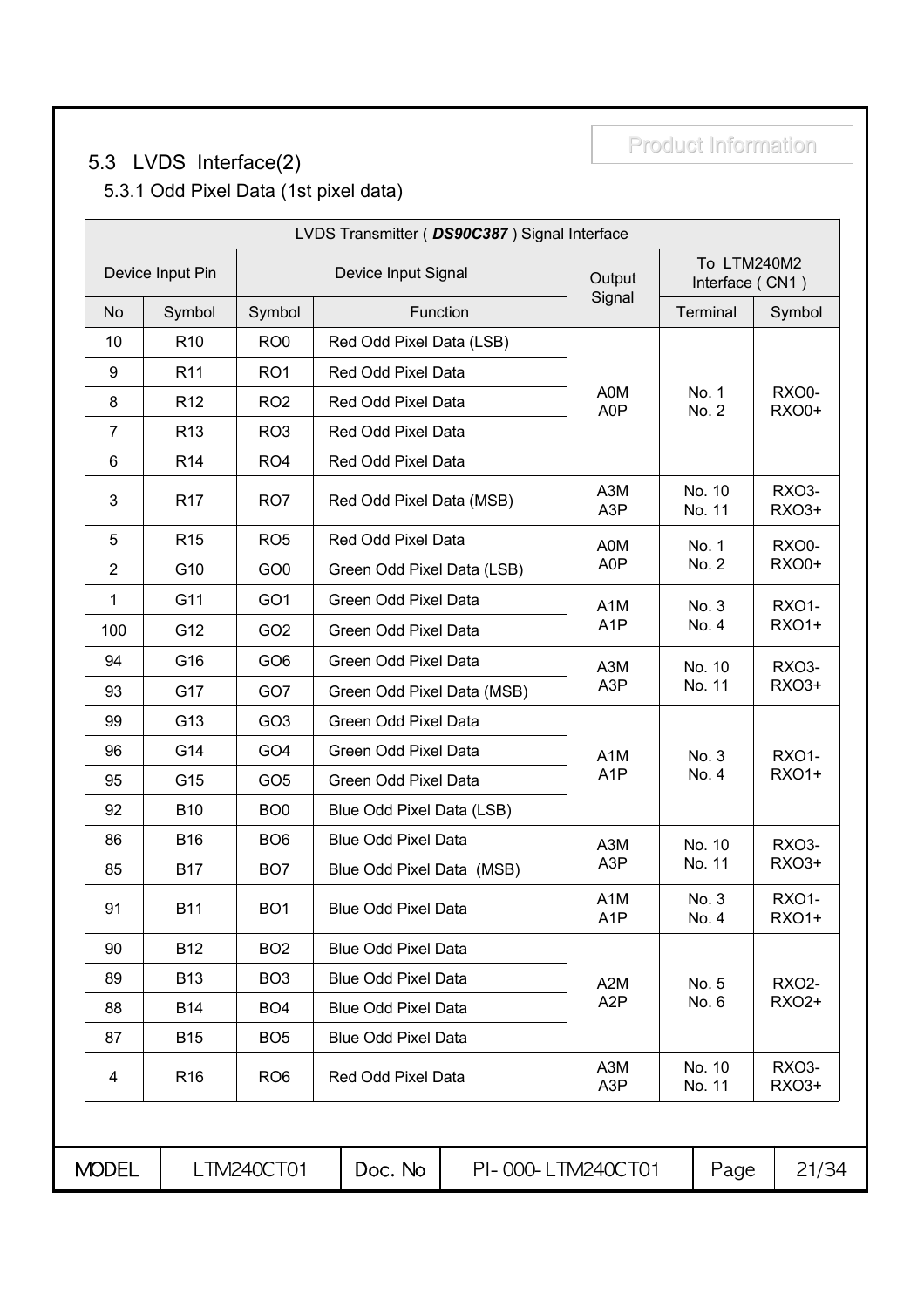## 5.3.2 Even Pixel Data (2nd pixel data)

| LVDS Transmitter ( DS90C387) Signal Interface |                 |                 |                             |                         |                                |                   |  |  |  |  |  |
|-----------------------------------------------|-----------------|-----------------|-----------------------------|-------------------------|--------------------------------|-------------------|--|--|--|--|--|
| Device Input Pin                              |                 |                 | Device Input Signal         | Output<br>Signal        | To LTM240M2<br>Interface (CN1) |                   |  |  |  |  |  |
| No                                            | Symbol          | Symbol          | Function                    |                         | Terminal                       | Symbol            |  |  |  |  |  |
| 84                                            | R <sub>20</sub> | RE <sub>0</sub> | Red Even Pixel Data (LSB)   |                         |                                |                   |  |  |  |  |  |
| 81                                            | R <sub>21</sub> | RE1             | Red Even Pixel Data         |                         |                                |                   |  |  |  |  |  |
| 80                                            | <b>R22</b>      | RE <sub>2</sub> | <b>Red Even Pixel Data</b>  | A4M<br>A4P              | No. 12<br>No. 13               | RXE0-<br>RXE0+    |  |  |  |  |  |
| 79                                            | R <sub>23</sub> | RE3             | Red Even Pixel Data         |                         |                                |                   |  |  |  |  |  |
| 78                                            | R <sub>24</sub> | RE4             | Red Even Pixel Data         |                         |                                |                   |  |  |  |  |  |
| 75                                            | <b>R27</b>      | RE7             | Red Even Pixel Data (MSB)   | A7M<br>A7P              | No. 22<br>No. 23               | RXE3-<br>RXE3+    |  |  |  |  |  |
| 77                                            | <b>R25</b>      | RE <sub>5</sub> | Red Even Pixel Data         | A4M                     | No. 12                         | RXE0-             |  |  |  |  |  |
| 74                                            | G20             | GE <sub>0</sub> | Green Even Pixel Data (LSB) | A4P                     | No. 13                         | RXE0+             |  |  |  |  |  |
| 73                                            | G21             | GE1             | Green Even Pixel Data       | A <sub>5</sub> M        | No. 15                         | RXE1-             |  |  |  |  |  |
| 72                                            | G22             | GE <sub>2</sub> | Green Even Pixel Data       | A <sub>5</sub> P        | No. 16                         | RXE1+             |  |  |  |  |  |
| 66                                            | G26             | GE <sub>6</sub> | Green Even Pixel Data       | A7M                     | No. 22                         | RXE3-             |  |  |  |  |  |
| 65                                            | G27             | GE7             | Green Even Pixel Data (MSB) | A7P                     | No. 23                         | RXE3+             |  |  |  |  |  |
| 71                                            | G23             | GE <sub>3</sub> | Green Even Pixel Data       |                         |                                |                   |  |  |  |  |  |
| 70                                            | G24             | GE4             | Green Even Pixel Data       | A5M                     | No. 15                         | RXE1-             |  |  |  |  |  |
| 69                                            | G25             | GE <sub>5</sub> | Green Even Pixel Data       | A <sub>5</sub> P        | No. 16                         | RXE1+             |  |  |  |  |  |
| 64                                            | <b>B20</b>      | BE <sub>0</sub> | Blue Even Pixel Data (LSB)  |                         |                                |                   |  |  |  |  |  |
| 58                                            | <b>B26</b>      | BE <sub>6</sub> | <b>Blue Even Pixel Data</b> | A7M                     | No. 22                         | RXE3-             |  |  |  |  |  |
| 57                                            | <b>B27</b>      | BE7             | Blue Even Pixel Data (MSB)  | A7P                     | No. 23                         | RXE3+             |  |  |  |  |  |
| 63                                            | <b>B21</b>      | BE <sub>1</sub> | <b>Blue Even Pixel Data</b> | A5M<br>A <sub>5</sub> P | No. 15<br>No. 16               | RXE1-<br>RXE1+    |  |  |  |  |  |
| 62                                            | <b>B22</b>      | BE <sub>2</sub> | <b>Blue Even Pixel Data</b> |                         |                                |                   |  |  |  |  |  |
| 61                                            | <b>B23</b>      | BE3             | <b>Blue Even Pixel Data</b> | A6M                     | No. 18                         | RXE2-             |  |  |  |  |  |
| 60                                            | <b>B24</b>      | BE4             | <b>Blue Even Pixel Data</b> | A6P                     | No. 19                         | RXE <sub>2+</sub> |  |  |  |  |  |
| 59                                            | <b>B25</b>      | BE <sub>5</sub> | <b>Blue Even Pixel Data</b> |                         |                                |                   |  |  |  |  |  |
| 76                                            | R <sub>26</sub> | RE <sub>6</sub> | Red Even Pixel Data         | A7M<br>A7P              | No. 22<br>No. 23               | RXE3-<br>RXE3+    |  |  |  |  |  |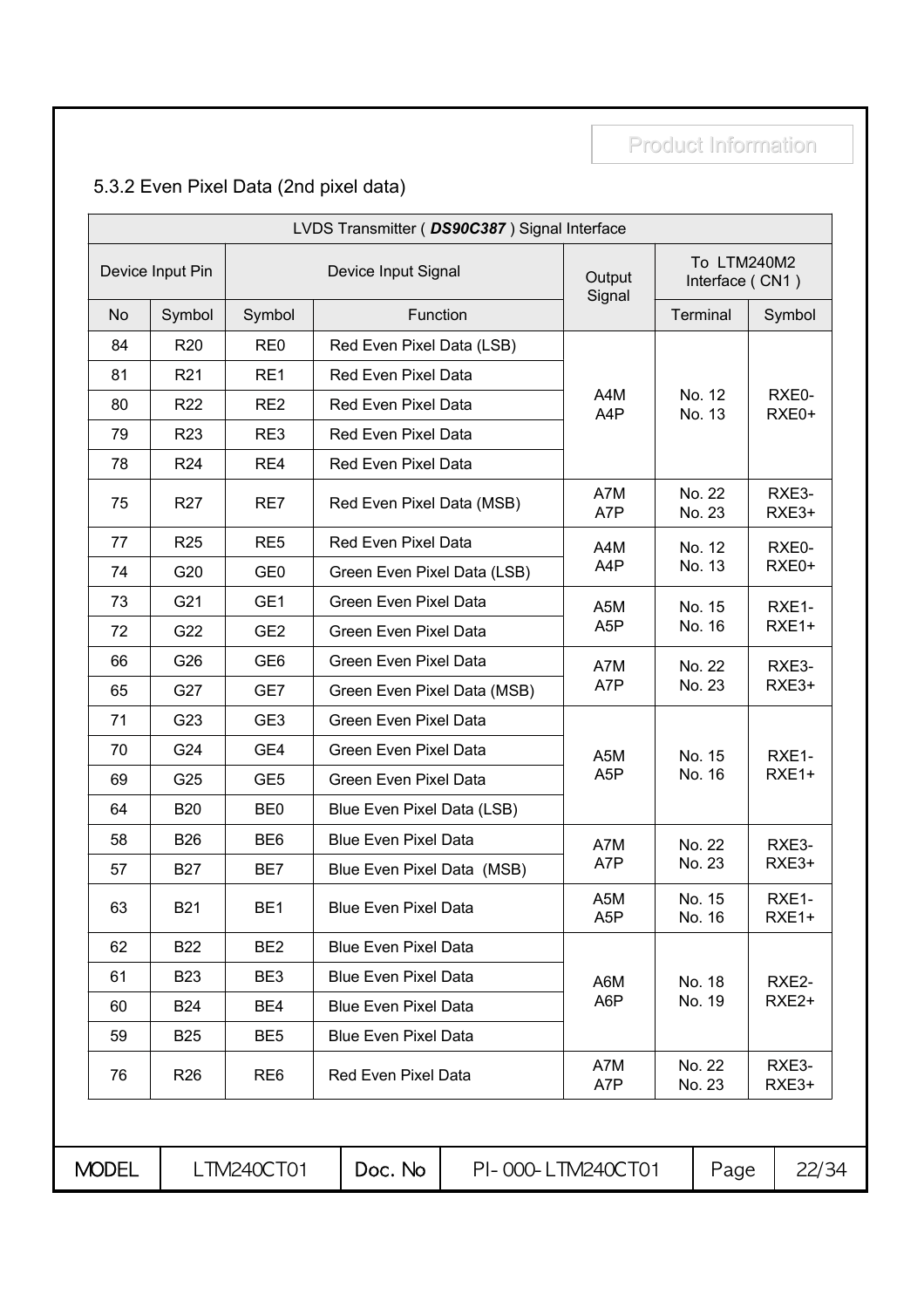

### 5.3.3 Timing Diagrams of LVDS For Transmitting LVDS Receiver : Integrated T-CON

MODEL | LTM240CT01 | Doc. No | PI-000- LTM240CT01 | Page | 23/34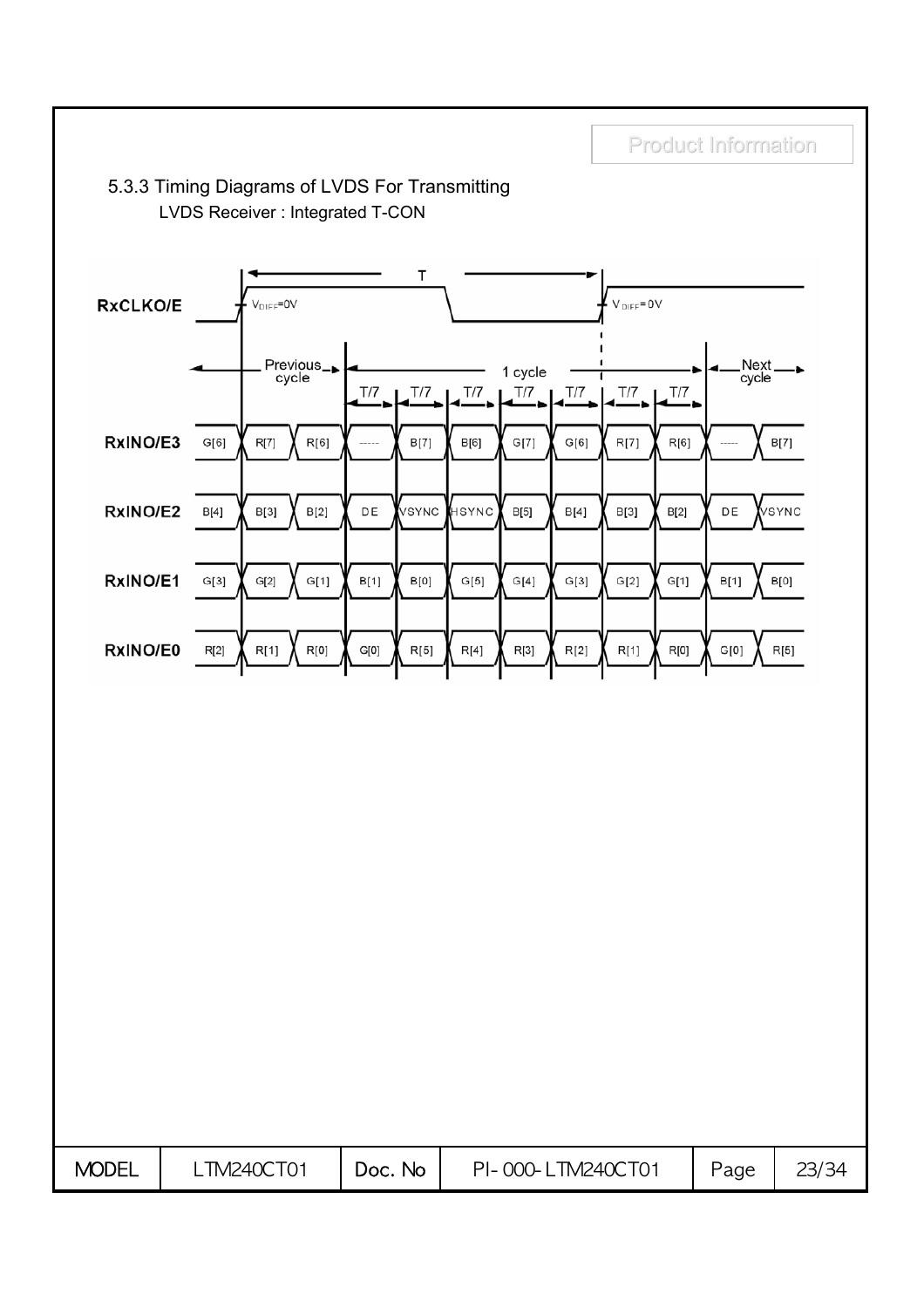## 5.4 Back Light Unit

| Pin No.               | Input      | Color                              | Function            |
|-----------------------|------------|------------------------------------|---------------------|
| $1 - 1$               | <b>HOT</b> | <b>PINK</b>                        | <b>High Voltage</b> |
| $1 - 2$               | <b>HOT</b> | <b>WHITE</b>                       | <b>High Voltage</b> |
| $2 - 1$               | <b>HOT</b> | <b>PINK</b>                        | <b>High Voltage</b> |
| $2 - 2$               | <b>HOT</b> | <b>WHITE</b>                       | <b>High Voltage</b> |
| $3 - 1$               | <b>HOT</b> | <b>PINK</b>                        | <b>High Voltage</b> |
| $3 - 2$               | HOT        | <b>WHITE</b>                       | <b>High Voltage</b> |
| $4 - 1$               | <b>HOT</b> | <b>PINK</b>                        | <b>High Voltage</b> |
| $4 - 2$               | <b>HOT</b> | <b>WHITE</b>                       | <b>High Voltage</b> |
| $5-1$                 | <b>HOT</b> | <b>PINK</b>                        | <b>High Voltage</b> |
| $5-2$                 | HOT        | <b>WHITE</b>                       | <b>High Voltage</b> |
| $6 - 1$               | <b>HOT</b> | <b>PINK</b>                        | <b>High Voltage</b> |
| $6 - 2$               | <b>HOT</b> | <b>WHITE</b>                       | <b>High Voltage</b> |
| Connector<br>Part No. |            | YEONHO 20015HS-04LB or equivalent. |                     |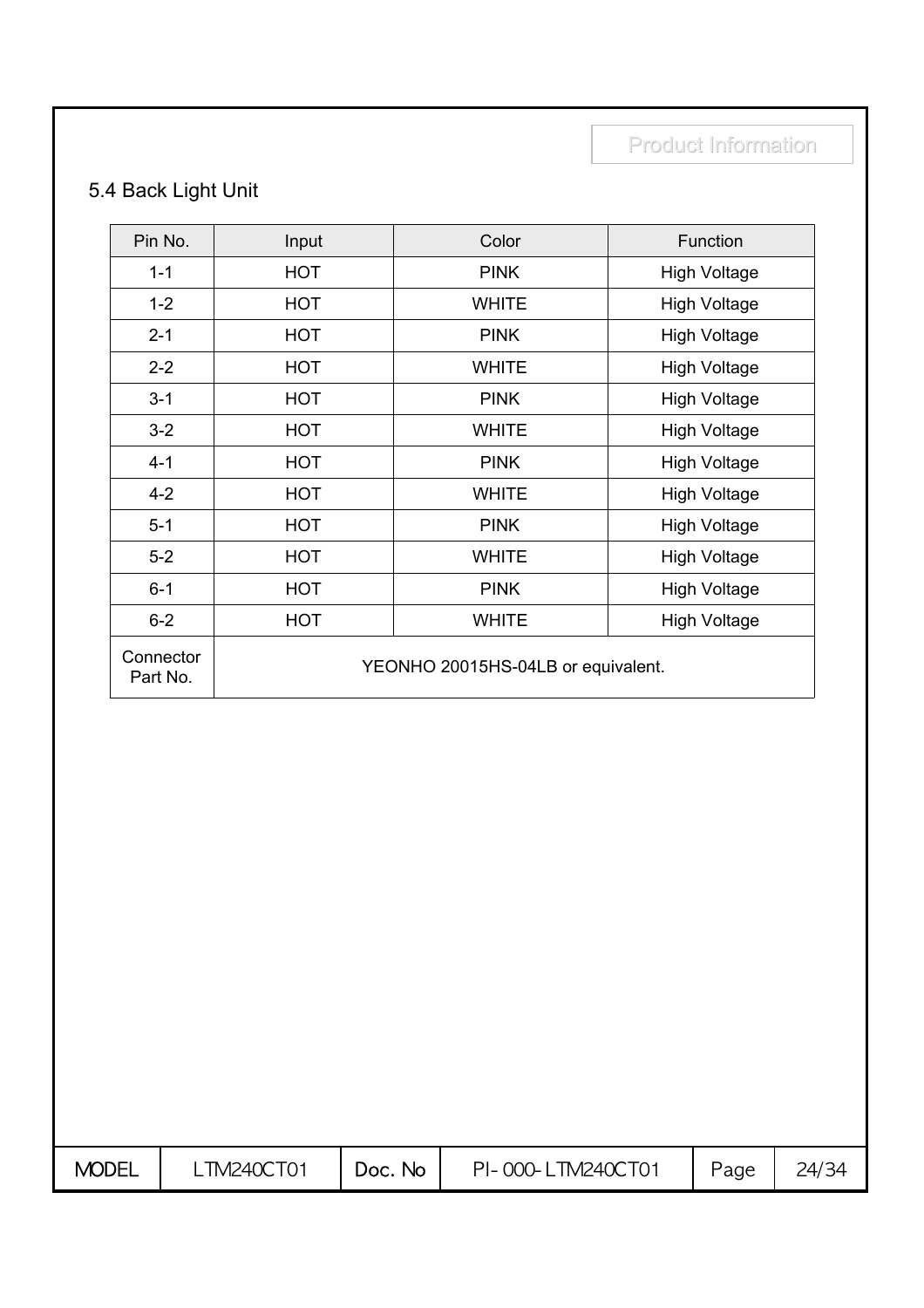## 5.5 Input Signals, Basic Display Colors and Gray Scale of Each Color

|                             |                                                                                                                                                              |                      | <b>DATA SIGNAL</b>       |                        |                  |                                    |                          |                        |             |                          |                        |                          |                |                          |                        |                          |                     |                   |                              |                   |                              |                              |                              |                   |                              |                             |
|-----------------------------|--------------------------------------------------------------------------------------------------------------------------------------------------------------|----------------------|--------------------------|------------------------|------------------|------------------------------------|--------------------------|------------------------|-------------|--------------------------|------------------------|--------------------------|----------------|--------------------------|------------------------|--------------------------|---------------------|-------------------|------------------------------|-------------------|------------------------------|------------------------------|------------------------------|-------------------|------------------------------|-----------------------------|
| COLO                        | <b>DISPLAY</b><br>(8bit)                                                                                                                                     |                      |                          |                        |                  | <b>RED</b>                         |                          |                        |             |                          |                        |                          |                | <b>GREEN</b>             |                        |                          |                     |                   |                              |                   |                              | <b>BLUE</b>                  |                              |                   |                              | <b>GRAY</b><br><b>SCALE</b> |
| R                           |                                                                                                                                                              | R <sub>0</sub>       | R <sub>1</sub>           | R <sub>2</sub>         | R3               | R4                                 | R <sub>5</sub>           | R <sub>6</sub>         | R7          | G <sub>0</sub>           | G<br>$\mathbf{1}$      | G<br>$\overline{2}$      | G <sub>3</sub> | G<br>$\overline{4}$      | G<br>5                 | G6                       | G<br>$\overline{7}$ | B <sub>0</sub>    | <b>B1</b>                    | B2                | B <sub>3</sub>               | <b>B4</b>                    | <b>B5</b>                    | <b>B6</b>         | B <sub>7</sub>               | <b>LEVEL</b>                |
|                             | <b>BLACK</b>                                                                                                                                                 | 0                    | 0                        | $\mathbf 0$            | 0                | 0                                  | 0                        | 0                      | 0           | 0                        | 0                      | 0                        | 0              | 0                        | 0                      | 0                        | 0                   | 0                 | 0                            | 0                 | 0                            | 0                            | $\mathbf 0$                  | 0                 | 0                            | ÷                           |
|                             | <b>BLUE</b>                                                                                                                                                  | 0                    | 0                        | 0                      | 0                | 0                                  | $\mathbf 0$              | $\mathbf 0$            | 0           | 0                        | 0                      | 0                        | 0              | 0                        | 0                      | 0                        | 0                   | 1                 | $\mathbf{1}$                 | 1                 | 1                            | $\mathbf{1}$                 | 1                            | 1                 | 1                            | $\overline{a}$              |
|                             | <b>GREEN</b>                                                                                                                                                 | 0                    | 0                        | $\mathbf 0$            | 0                | $\mathbf 0$                        | $\mathbf 0$              | $\mathbf 0$            | 0           | $\mathbf{1}$             | $\mathbf{1}$           | $\mathbf{1}$             | 1              | $\mathbf{1}$             | $\mathbf{1}$           | $\mathbf{1}$             | $\mathbf{1}$        | $\mathbf 0$       | 0                            | $\mathbf 0$       | 0                            | 0                            | $\mathbf 0$                  | 0                 | $\mathbf 0$                  |                             |
| <b>BASIC</b>                | <b>CYAN</b>                                                                                                                                                  | 0                    | 0                        | 0                      | 0                | 0                                  | $\mathbf 0$              | $\mathbf 0$            | 0           | $\mathbf{1}$             | $\mathbf{1}$           | 1                        | 1              | $\mathbf{1}$             | 1                      | 1                        | 1                   | $\mathbf{1}$      | $\mathbf{1}$                 | 1                 | 1                            | 1                            | $\mathbf{1}$                 | 1                 | 1                            | $\overline{\phantom{a}}$    |
| COLO<br>R                   | RED                                                                                                                                                          | $\mathbf{1}$         | 1                        | 1                      | $\mathbf{1}$     | 1                                  | 1                        | 1                      | 1           | 0                        | 0                      | 0                        | 0              | 0                        | 0                      | 0                        | 0                   | 0                 | 0                            | 0                 | 0                            | 0                            | 0                            | 0                 | 0                            | ٠                           |
|                             | <b>MAGENT</b><br>Α                                                                                                                                           | 1                    | 1                        | 1                      | 1                | 1                                  | 1                        | 1                      | 1           | 0                        | 0                      | 0                        | 0              | 0                        | 0                      | 0                        | 0                   | $\mathbf{1}$      | $\mathbf{1}$                 | 1                 | 1                            | $\mathbf{1}$                 | $\mathbf{1}$                 | 1                 | $\mathbf{1}$                 | $\overline{\phantom{a}}$    |
|                             | <b>YELLOW</b>                                                                                                                                                | $\mathbf{1}$         | $\mathbf{1}$             | $\mathbf{1}$           | $\mathbf{1}$     | $\mathbf{1}$                       | 1                        | 1                      | 1           | $\mathbf{1}$             | $\mathbf{1}$           | $\mathbf{1}$             | $\mathbf{1}$   | $\mathbf{1}$             | $\mathbf{1}$           | $\mathbf{1}$             | $\mathbf{1}$        | 0                 | 0                            | 0                 | 0                            | 0                            | 0                            | 0                 | 0                            | $\overline{\phantom{a}}$    |
|                             | <b>WHITE</b>                                                                                                                                                 | $\mathbf{1}$         | 1                        | 1                      | $\mathbf{1}$     | $\mathbf{1}$                       | $\mathbf{1}$             | 1                      | 1           | $\mathbf{1}$             | $\mathbf{1}$           | 1                        | 1              | $\mathbf{1}$             | $\mathbf{1}$           | 1                        | $\mathbf{1}$        | $\mathbf{1}$      | $\mathbf{1}$                 | 1                 | $\mathbf{1}$                 | $\mathbf{1}$                 | $\mathbf{1}$                 | 1                 | $\mathbf{1}$                 |                             |
|                             | <b>BLACK</b>                                                                                                                                                 | 0                    | 0                        | 0                      | 0                | 0                                  | 0                        | $\mathbf 0$            | 0           | 0                        | 0                      | 0                        | 0              | 0                        | 0                      | 0                        | 0                   | 0                 | 0                            | 0                 | 0                            | 0                            | 0                            | 0                 | 0                            | R0                          |
|                             |                                                                                                                                                              | $\mathbf{1}$         | 0                        | 0                      | 0                | $\mathbf 0$                        | 0                        | $\mathbf 0$            | 0           | $\mathbf 0$              | 0                      | 0                        | 0              | 0                        | 0                      | 0                        | 0                   | 0                 | 0                            | 0                 | 0                            | 0                            | 0                            | 0                 | 0                            | R <sub>1</sub>              |
|                             | <b>DARK</b>                                                                                                                                                  | 0                    | $\mathbf{1}$             | $\mathbf 0$            | 0                | $\mathbf 0$                        | 0                        | $\mathbf 0$            | 0           | $\mathbf 0$              | 0                      | 0                        | 0              | 0                        | 0                      | 0                        | 0                   | 0                 | 0                            | 0                 | 0                            | 0                            | 0                            | 0                 | $\mathbf 0$                  | R <sub>2</sub>              |
| <b>GRAY</b><br><b>SCALE</b> |                                                                                                                                                              | $\ddot{\phantom{a}}$ | ÷                        | ċ                      | ÷                | ċ                                  | $\ddot{\phantom{a}}$     |                        |             | ÷                        | ÷                      |                          |                | $\ddot{\phantom{a}}$     | ÷                      |                          |                     | ÷                 | $\ddot{\cdot}$               | ċ                 | ċ                            | ÷                            | $\ddot{\cdot}$               |                   |                              | $R3-$                       |
| OF<br><b>RED</b>            | LIGHT                                                                                                                                                        |                      | $\ddot{\cdot}$           | ÷                      | ċ                |                                    | ċ                        |                        |             | ÷                        | $\ddot{\phantom{a}}$   | ÷                        |                |                          | $\ddot{\phantom{a}}$   |                          |                     | $\ddot{\cdot}$    | ÷                            | ÷                 | ÷                            | ÷                            | $\ddot{\phantom{a}}$         |                   |                              | R <sub>252</sub>            |
|                             |                                                                                                                                                              | 1                    | 0                        | 1                      | $\mathbf{1}$     | $\mathbf{1}$                       | 1                        | 1                      | 1           | 0                        | 0                      | 0                        | 0              | 0                        | 0                      | 0                        | 0                   | 0                 | 0                            | 0                 | 0                            | $\mathbf 0$                  | 0                            | 0                 | 0                            | R253                        |
|                             |                                                                                                                                                              | 0                    | 1                        | $\mathbf{1}$           | $\mathbf{1}$     | $\mathbf{1}$                       | $\mathbf{1}$             | 1                      | 1           | $\mathbf 0$              | 0                      | 0                        | 0              | 0                        | 0                      | $\mathbf 0$              | 0                   | $\mathbf 0$       | 0                            | 0                 | 0                            | 0                            | $\mathbf 0$                  | 0                 | 0                            | R254                        |
|                             | <b>RED</b>                                                                                                                                                   | 1                    | 1                        | $\mathbf{1}$           | $\mathbf{1}$     | 1                                  | 1                        | 1                      | 1           | 0                        | 0                      | 0                        | 0              | 0                        | 0                      | 0                        | 0                   | 0                 | 0                            | $\mathbf 0$       | 0                            | 0                            | $\mathbf 0$                  | 0                 | 0                            | R <sub>255</sub>            |
|                             | <b>BLACK</b>                                                                                                                                                 | 0                    | 0                        | $\mathbf 0$            | 0                | $\mathbf 0$                        | 0                        | 0                      | 0           | $\mathbf 0$              | 0                      | 0                        | 0              | 0                        | 0                      | 0                        | 0                   | 0                 | 0                            | 0                 | 0                            | 0                            | 0                            | 0                 | $\mathbf 0$                  | G <sub>0</sub>              |
|                             | <b>DARK</b><br>LIGHT                                                                                                                                         | 0                    | 0                        | 0                      | 0                | 0                                  | 0                        | $\mathbf 0$            | 0           | $\mathbf{1}$             | $\mathbf 0$            | 0                        | 0              | 0                        | 0                      | 0                        | 0                   | 0                 | 0                            | 0                 | 0                            | 0                            | 0                            | 0                 | 0                            | G1                          |
| <b>GRAY</b>                 |                                                                                                                                                              | 0                    | 0                        | 0                      | 0                | $\mathbf 0$                        | $\mathbf 0$              | $\mathbf 0$            | 0           | $\mathbf 0$              | $\mathbf{1}$           | 0                        | 0              | 0                        | 0                      | 0                        | 0                   | 0                 | $\mathbf 0$                  | 0                 | 0                            | 0                            | 0                            | 0                 | 0                            | G <sub>2</sub>              |
| <b>SCALE</b><br><b>OF</b>   |                                                                                                                                                              |                      | $\ddot{\phantom{a}}$     | $\ddot{\cdot}$         | $\ddot{\cdot}$   |                                    | $\ddot{\phantom{a}}$     |                        |             | $\ddot{\cdot}$           | $\ddot{\phantom{a}}$   |                          | ÷              | ÷                        | $\ddot{\cdot}$         |                          |                     | ÷                 | $\ddot{\phantom{a}}$         | $\ddot{\cdot}$    | t                            | $\ddot{\cdot}$               | $\ddot{\cdot}$               |                   |                              | $G3-$                       |
| <b>GREE</b><br>N            |                                                                                                                                                              |                      | $\ddot{\phantom{a}}$     |                        |                  |                                    | $\ddot{\phantom{a}}$     |                        |             |                          | $\ddot{\phantom{a}}$   |                          |                |                          | $\ddot{\cdot}$         |                          |                     |                   |                              |                   |                              |                              |                              |                   |                              | G252                        |
|                             |                                                                                                                                                              | 0                    | 0                        | 0                      | 0                | 0                                  | 0                        | 0                      | 0           | 1                        | 0                      | 1                        | 1              | 1                        | 1                      | 1                        | 1                   | 0                 | 0                            | 0                 | 0                            | 0                            | 0                            | 0                 | 0                            | G253                        |
|                             |                                                                                                                                                              | $\mathbf 0$          | 0                        | $\mathbf 0$            | 0                | $\mathbf 0$                        | 0                        | $\mathbf 0$            | 0           | 0                        | 1                      | 1                        | 1              | 1                        | 1                      | 1                        | 1                   | 0                 | 0                            | 0                 | 0                            | 0                            | 0                            | 0                 | 0                            | G254                        |
|                             | <b>GREEN</b>                                                                                                                                                 | 0                    | 0                        | 0                      | 0                | 0                                  | 0                        | 0                      | 0           | $\mathbf{1}$             | 1                      | 1                        | 1              | $\mathbf{1}$             | 1                      | 1                        | 1                   | 0                 | 0                            | 0                 | 0                            | 0                            | 0                            | 0                 | 0                            | G255                        |
|                             | <b>BLACK</b>                                                                                                                                                 | 0                    | 0                        | $\mathbf 0$            | 0                | 0                                  | 0                        | $\mathbf 0$            | 0           | $\mathbf 0$              | $\Omega$               | 0                        | 0              | 0                        | 0                      | 0                        | 0                   | 0                 | 0                            | 0                 | 0                            | 0                            | 0                            | 0                 | 0                            | B <sub>0</sub>              |
|                             |                                                                                                                                                              | 0                    | 0                        | $\pmb{0}$              | 0                | $\pmb{0}$                          | 0                        | $\mathbf 0$            | $\mathbf 0$ | $\mathbf 0$              | 0                      | $\mathbf 0$              | 0              | 0                        | 0                      | 0                        | 0                   | 1                 | 0                            | 0                 | $\pmb{0}$                    | 0                            | $\pmb{0}$                    | 0                 | $\pmb{0}$                    | <b>B1</b>                   |
| <b>GRAY</b>                 | <b>DARK</b>                                                                                                                                                  | 0                    | 0                        | $\mathbf 0$            | 0                | 0                                  | $\mathbf 0$              | $\mathbf 0$            | 0           | 0                        | $\mathbf 0$            | $\mathbf 0$              | 0              | 0                        | 0                      | $\mathbf 0$              | 0                   | 0                 | $\mathbf{1}$                 | 0                 | 0                            | $\mathbf 0$                  | $\mathbf 0$                  | $\mathbf 0$       | $\Omega$                     | <b>B2</b>                   |
| <b>SCALE</b><br><b>OF</b>   |                                                                                                                                                              |                      |                          |                        |                  |                                    | ÷                        |                        |             |                          | $\ddot{\phantom{a}}$   |                          |                |                          | $\ddot{\cdot}$         |                          |                     |                   |                              |                   |                              | ÷                            |                              |                   |                              | $B3 -$<br>B252              |
| <b>BLUE</b>                 | <b>LIGHT</b>                                                                                                                                                 |                      | ÷                        | $\ddot{\cdot}$         | $\ddot{\cdot}$   |                                    | ÷                        |                        |             |                          | $\ddot{\phantom{a}}$   | ÷                        | ÷              |                          | $\ddot{\cdot}$         |                          |                     |                   | ÷                            |                   | $\ddot{\cdot}$               | $\ddot{\phantom{a}}$         | $\ddot{\cdot}$               |                   |                              |                             |
|                             |                                                                                                                                                              | 0                    | $\mathbf 0$              | $\pmb{0}$              | 0                | 0                                  | 0                        | $\pmb{0}$              | 0           | $\pmb{0}$                | $\pmb{0}$              | $\mathsf 0$              | $\pmb{0}$      | 0                        | $\pmb{0}$              | $\pmb{0}$                | 0                   | $\mathbf{1}$      | 0                            | $\mathbf{1}$      | $\mathbf{1}$                 | $\mathbf{1}$                 | $\mathbf{1}$                 | $\mathbf{1}$      | $\mathbf{1}$                 | B253                        |
|                             | <b>BLUE</b>                                                                                                                                                  | 0<br>$\Omega$        | $\pmb{0}$<br>$\mathbf 0$ | $\pmb{0}$<br>$\pmb{0}$ | 0<br>$\mathbf 0$ | $\mathsf{O}\xspace$<br>$\mathbf 0$ | $\pmb{0}$<br>$\mathbf 0$ | $\pmb{0}$<br>$\pmb{0}$ | 0<br>0      | $\pmb{0}$<br>$\mathbf 0$ | $\pmb{0}$<br>$\pmb{0}$ | $\pmb{0}$<br>$\mathsf 0$ | 0<br>0         | $\pmb{0}$<br>$\mathsf 0$ | $\pmb{0}$<br>$\pmb{0}$ | $\pmb{0}$<br>$\mathsf 0$ | 0<br>0              | 0<br>$\mathbf{1}$ | $\mathbf{1}$<br>$\mathbf{1}$ | 1<br>$\mathbf{1}$ | $\mathbf{1}$<br>$\mathbf{1}$ | $\mathbf{1}$<br>$\mathbf{1}$ | $\mathbf{1}$<br>$\mathbf{1}$ | $\mathbf{1}$<br>1 | $\mathbf{1}$<br>$\mathbf{1}$ | B254<br><b>B255</b>         |
|                             | Note (1) Definition of Gray:<br>Rn: Red Gray, Gn: Green Gray, Bn: Blue Gray (n = Gray level)<br>Input Signal : 0 = Low level voltage, 1 = High level voltage |                      |                          |                        |                  |                                    |                          |                        |             |                          |                        |                          |                |                          |                        |                          |                     |                   |                              |                   |                              |                              |                              |                   |                              |                             |
| MODEL                       |                                                                                                                                                              | LTM240CT01           |                          |                        |                  |                                    |                          |                        |             | Doc. No                  |                        |                          |                |                          |                        | PI-000-LTM240CT01        |                     |                   |                              |                   |                              |                              |                              | Page              |                              | 25/34                       |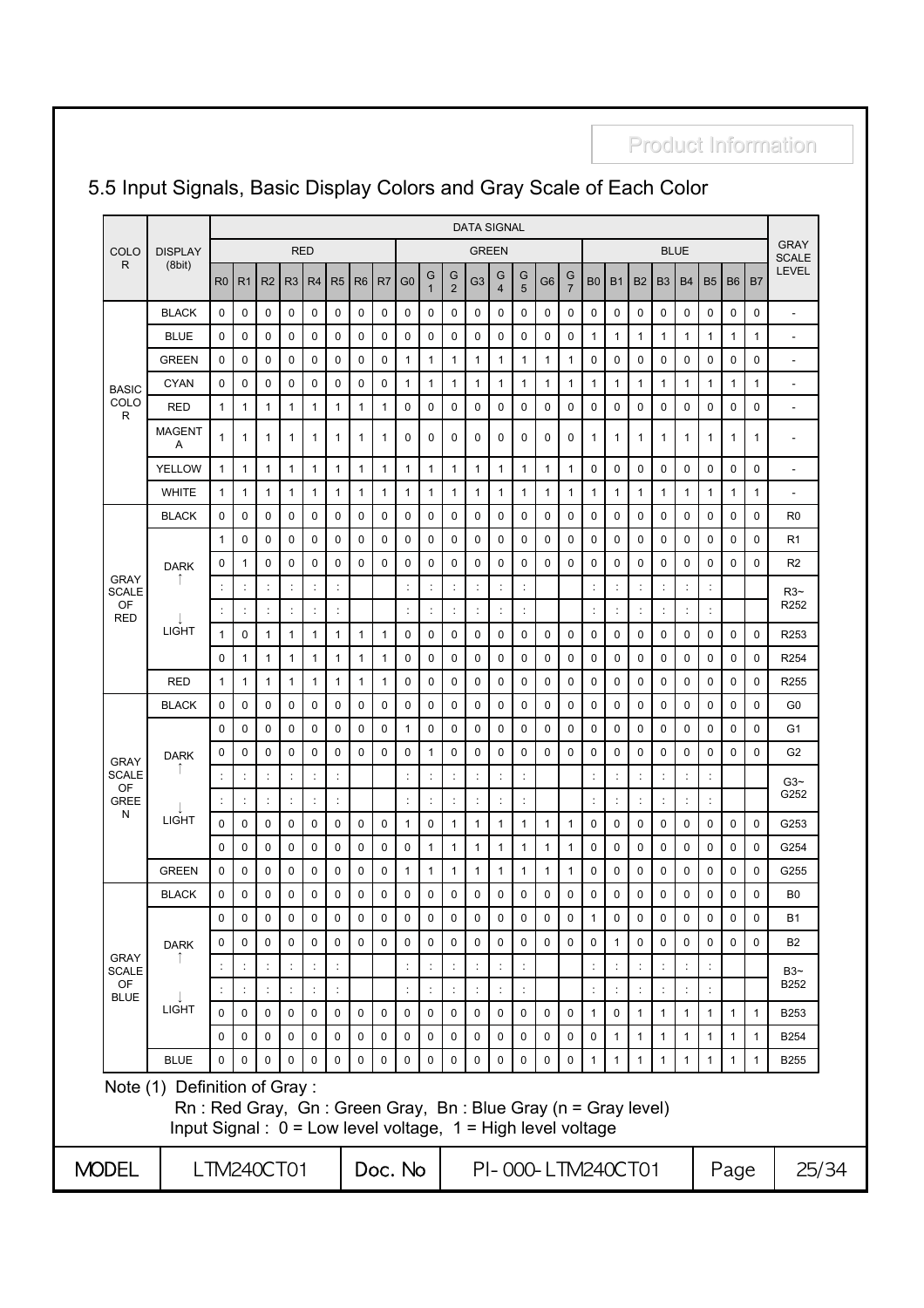## Product Information Product Information **6. Interface Timing**

## 6.1 Timing Parameters ( DE only mode )

| <b>SIGNAL</b>                     | <b>ITEM</b>                        | <b>SYMBOL</b>              | MIN. | TYP. | MAX. | Unit       | <b>NOTE</b>                  |
|-----------------------------------|------------------------------------|----------------------------|------|------|------|------------|------------------------------|
| <b>Clock</b>                      |                                    | $1/T_c$                    | 68.0 | 77.0 | 81.0 | <b>MHz</b> | $\overline{\phantom{a}}$     |
| Hsync                             | Frequency                          | $\mathsf{F}_\mathsf{H}$    | 65   | 74   | 78   | <b>KHz</b> |                              |
| Vsync                             |                                    | $F_{V}$                    | 53   | 60   | 63   | Hz         |                              |
| Vertical                          | Active<br><b>Display</b><br>Period | $T_{VD}$                   | 1200 | 1200 | 1200 | lines      | -                            |
| <b>Display Term</b>               | Vertical<br>Total                  | $\mathsf{T}_{\mathsf{VB}}$ | 1209 | 1235 | 1245 | lines      |                              |
| Horizontal<br><b>Display Term</b> | Active<br><b>Display</b><br>Period | $T_{HD}$                   | 960  | 960  | 960  | clocks     | $\qquad \qquad \blacksquare$ |
|                                   | Horizontal<br>Total                | $\mathsf{T}_{\mathsf{H}}$  | 993  | 1040 | 1075 | clocks     | -                            |

Note (1) This product is DE only mode. The input of Hsync & Vsync signal does not have an effect on normal operation.

(2) Test Point : TTL control signal and CLK at LVDS Tx input terminal in system

(3) Internal  $Vec = 5.0V$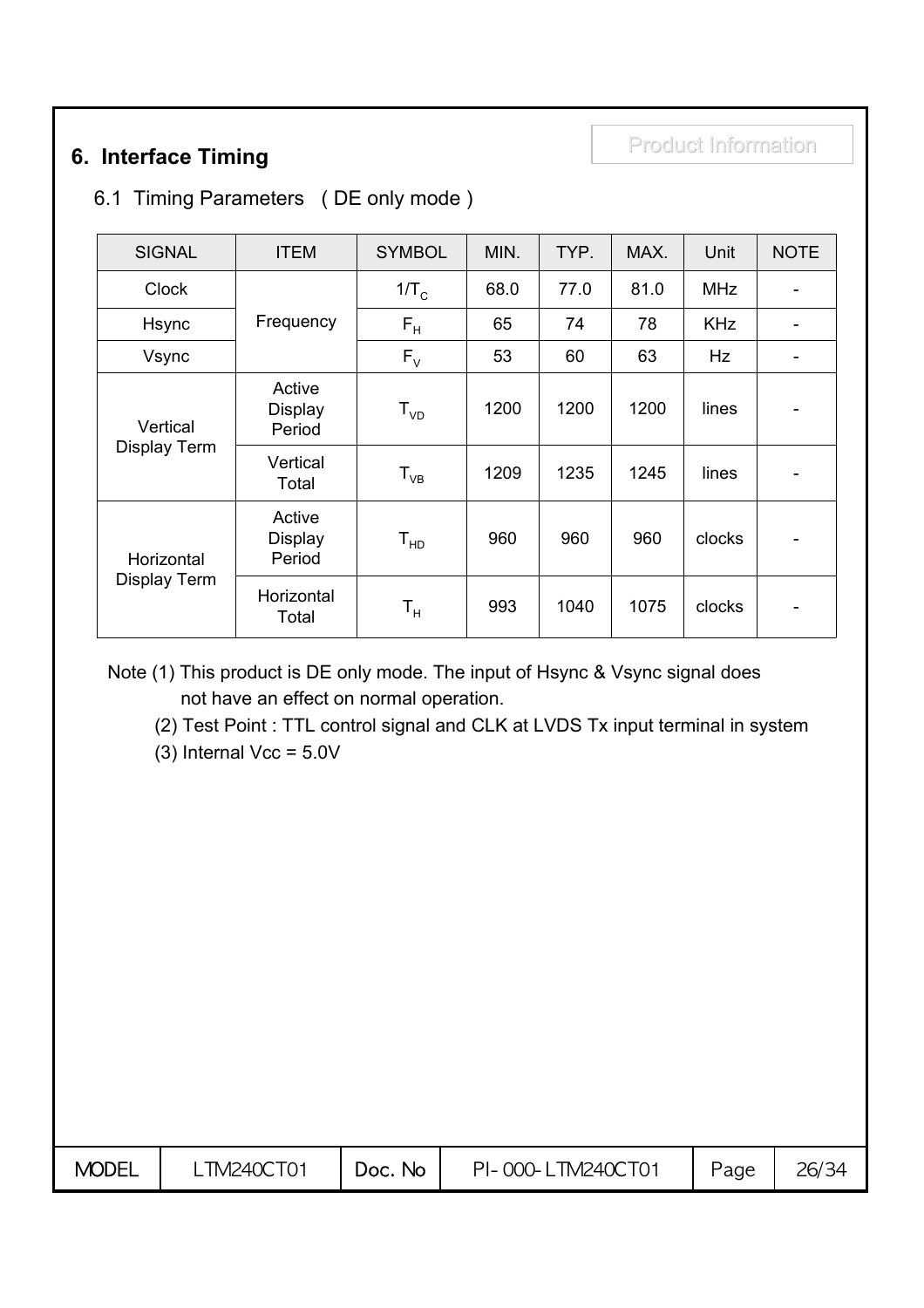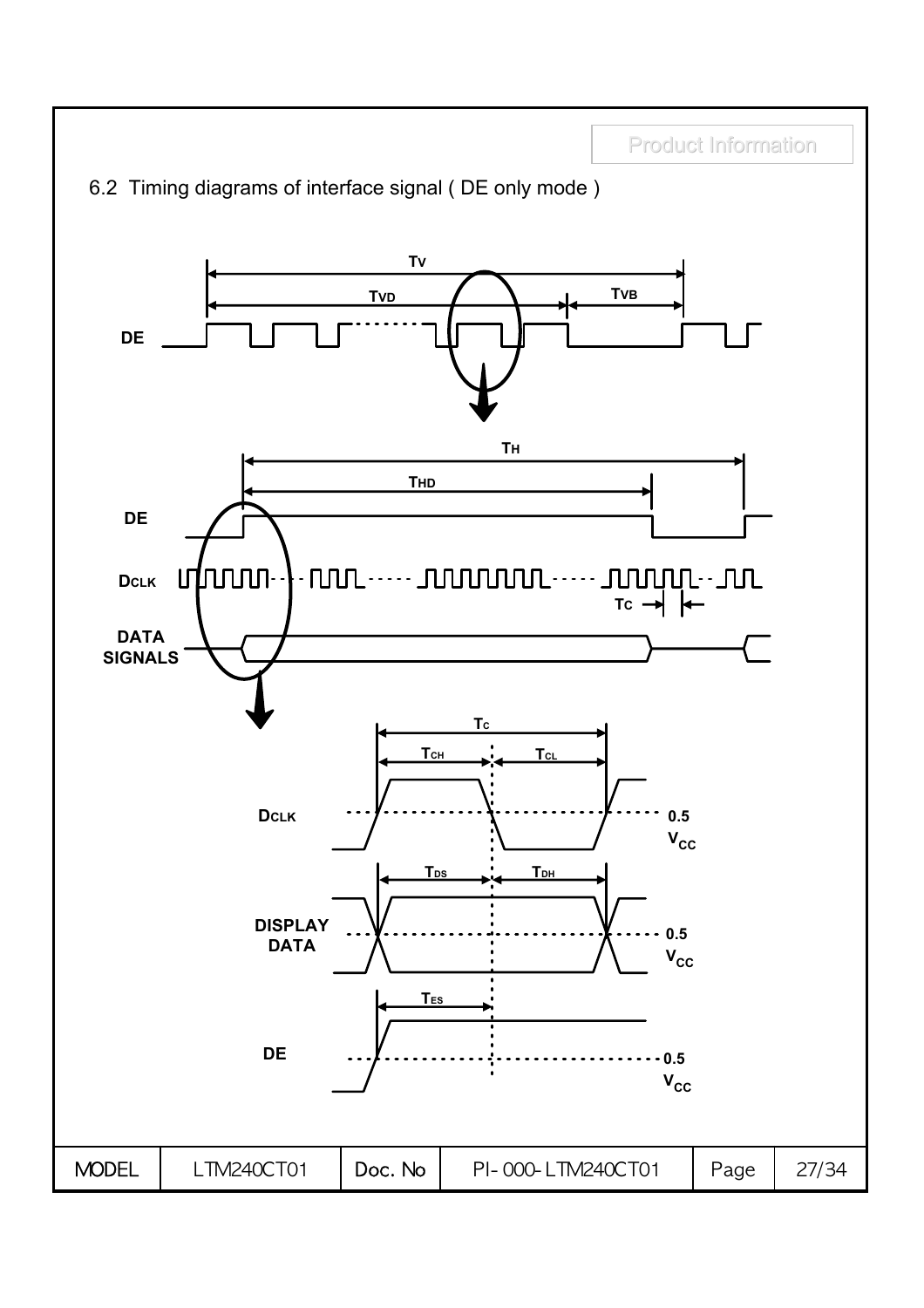## 6.3 Power ON/OFF Sequence

To prevent a latch-up or DC operation of the LCD Module, the power on/off sequence should be as the diagram below.



- T1 :  $V_{DD}$  rising time from 10% to 90%
- T2 : The time from  $V_{DD}$  to valid data at power ON.
- T3 : The time from valid data off to  $V_{DD}$  off at power Off.
- T4 :  $V_{DD}$  off time for Windows restart
- T5 : The time from valid data to B/L enable at power ON.
- T6 : The time from valid data off to B/L disable at power Off.
- The supply voltage of the external system for the Module input should be the same as the definition of  $V_{DD}$ .
- **Apply the lamp voltage within the LCD operation range. When the back light turns on** before the LCD operation or the LCD turns off before the back light turns off, the display may momentarily show abnormal screen.
- In case of  $V_{DD}$  = off level, please keep the level of input signals low or keep a high impedance.
- T4 should be measured after the Module has been fully discharged between power off and on period.
- Interface signal should not be kept at high impedance when the power is on.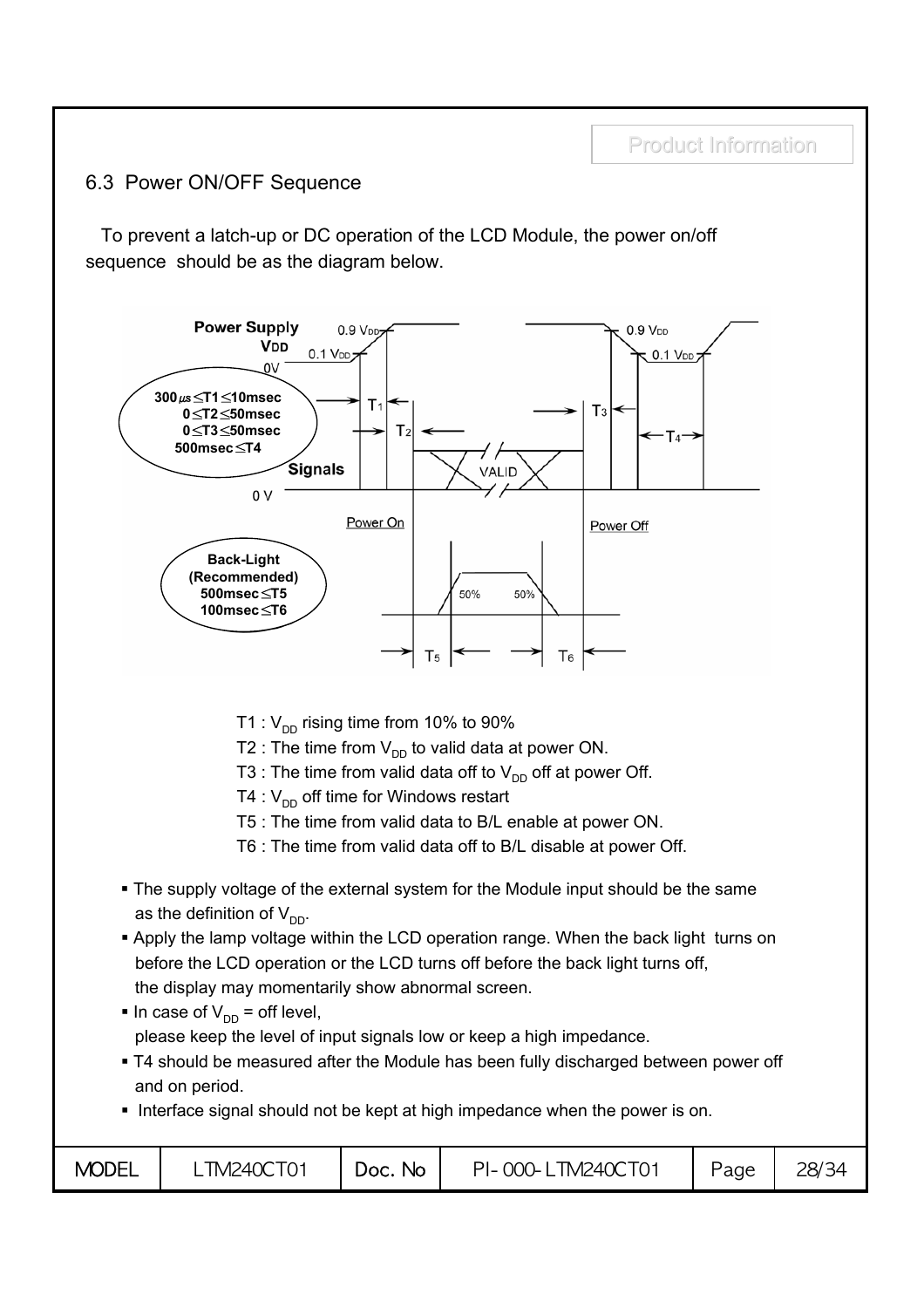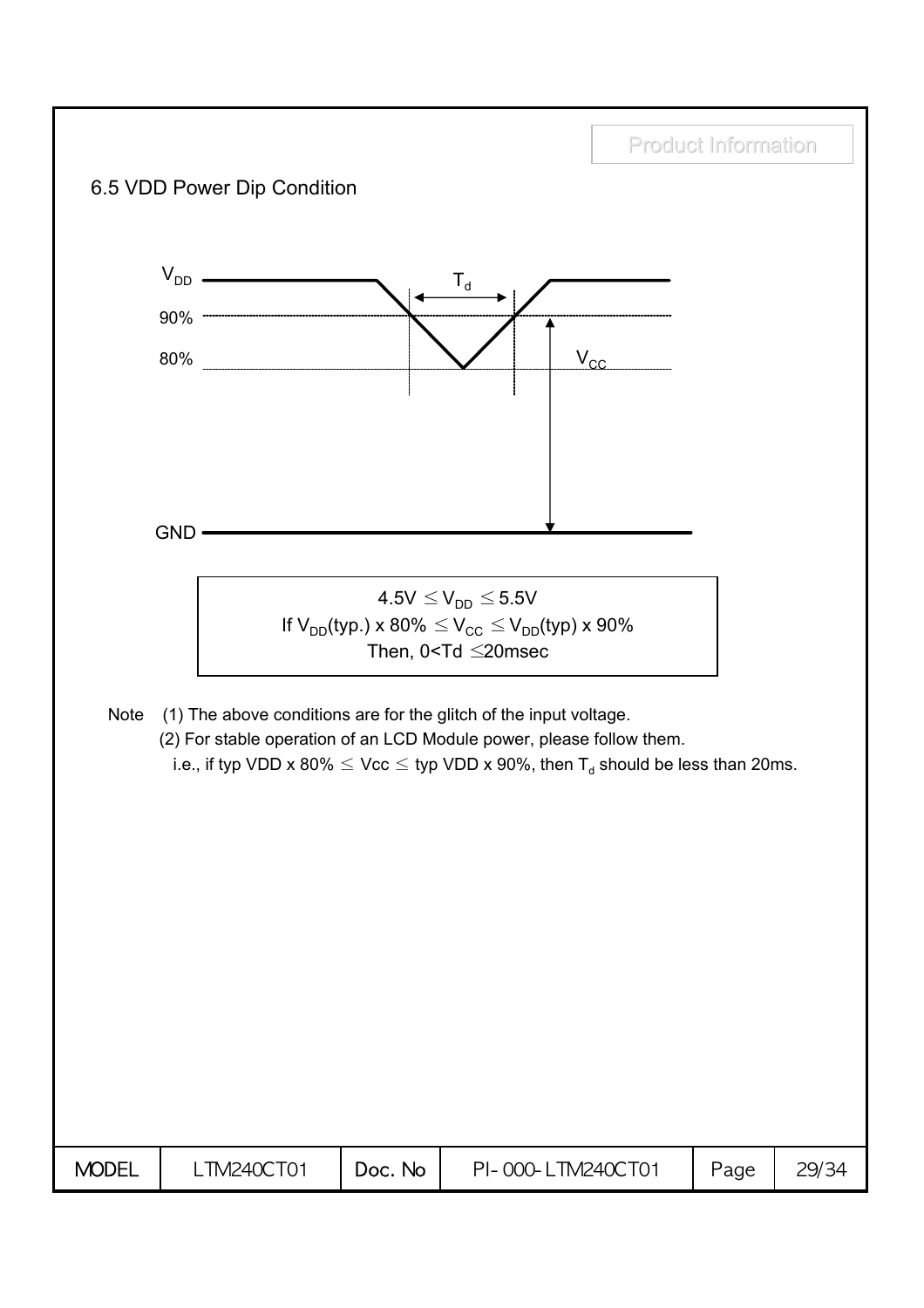[ Refer to the next page ]

Product Information Product Information **7. Outline Dimension**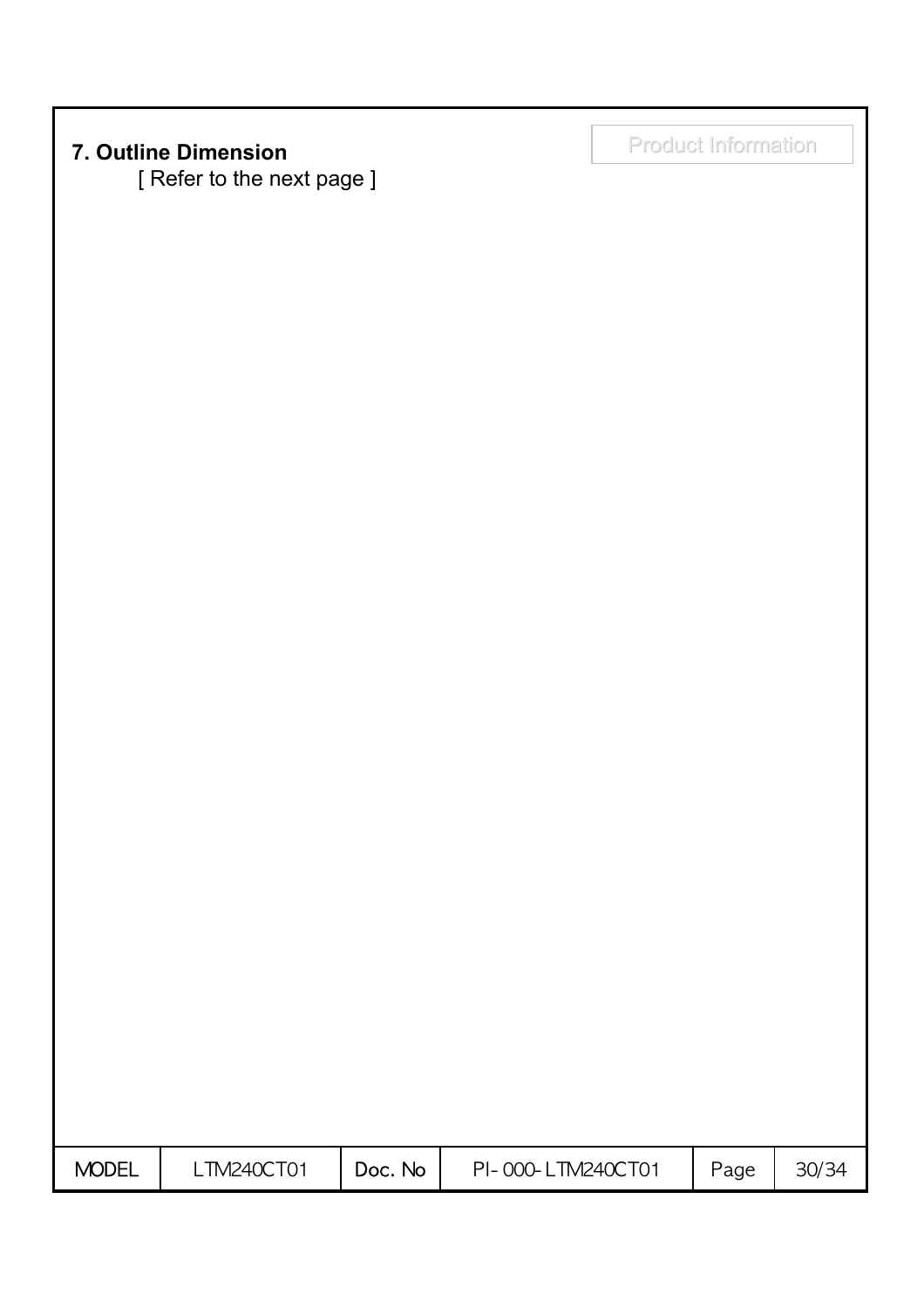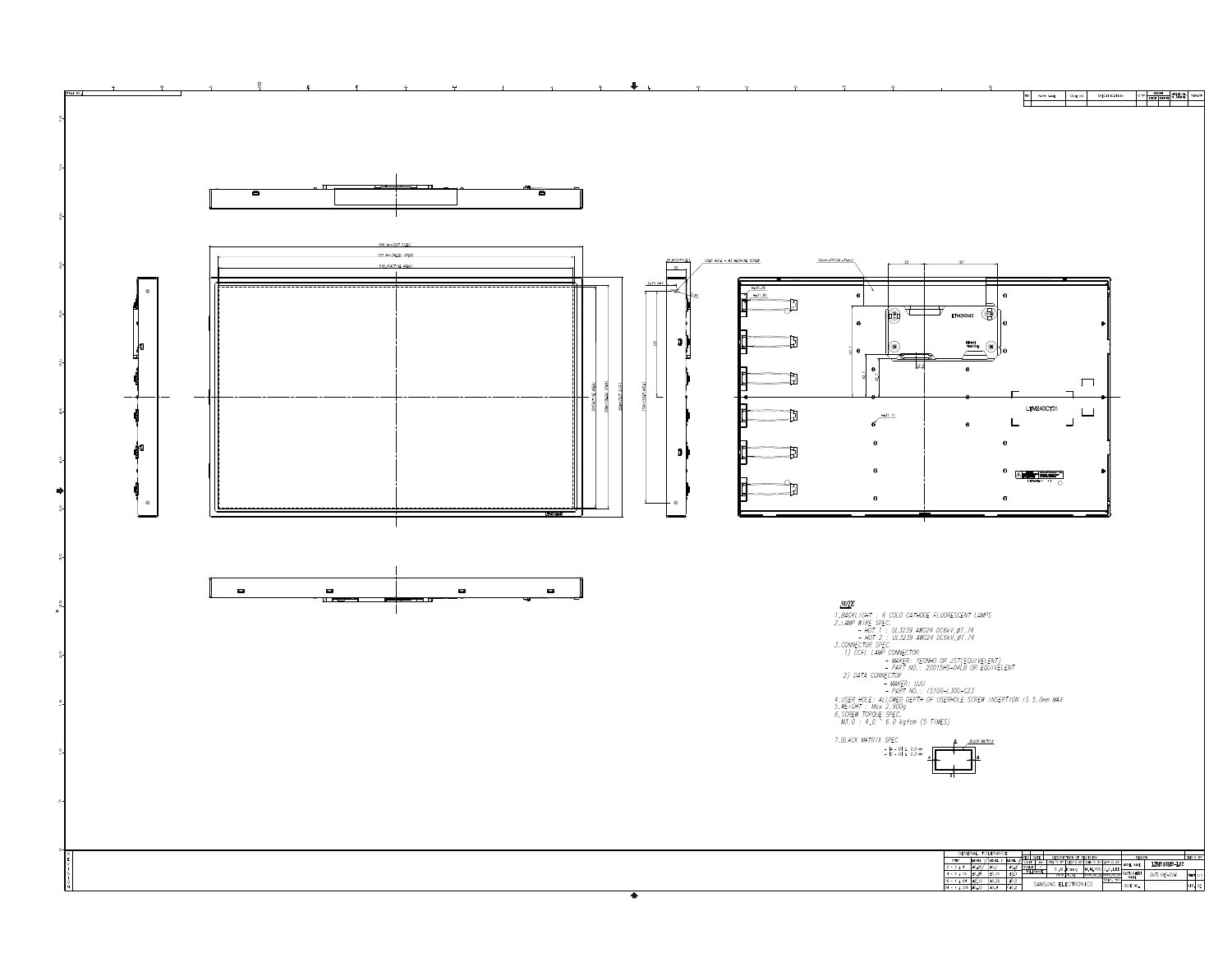## **8. General Precautions**

### 8.1 Handling

- (a) When the module is assembled, it should be attached to the system firmly using all mounting holes. Be careful not to twist and bend the module.
- (b) Because the inverter uses high voltages, it should be disconnected from power source before it is assembled or disassembled.
- (c) Refrain from strong mechanical shock and / or any force to the module. In addition to damage, it may cause improper operation or damage to the module and CCFT back light.
- (d) Note that polarizer films are very fragile and could be damaged easily. Do not press or scratch the surface harder than a HB pencil lead.
- (e) Wipe off water droplets or oil immediately. If you leave the droplets for a long time, staining or discoloration may occur.
- (f) If the surface of the polarizer is dirty, clean it using absorbent cotton or soft cloth.
- (g) Desirable cleaners are water, IPA (Isopropyl Alcohol) or Hexane. Do not use Ketone type materials (ex. Acetone), Ethyl alcohol, Toluene, Ethyl acid or Methyl chloride. It might cause permanent damage to the polarizer due to chemical reaction.
- (h) If the liquid crystal material leaks from the panel, it should be kept away from the eyes or mouth . In case of contact with hands, legs or clothes, it must be washed away with soap thoroughly.
- (i) Protect the Module from static, or the CMOS Gate Array IC would be damaged.
- (j) Use finger-stalls with soft gloves in order to keep display clean during the incoming inspection and assembly process.
- (k) Do not disassemble the Module.
- (l) Do not pull or fold the lamp wire.
- (m) Do not adjust the variable resistor located on the Module.
- (n) Protection film for polarizer on the Module should be slowly peeled off just before use so that the electrostatic charge can be minimized.
- (o) Pins of I/F connector should not be touched directly with bare hands.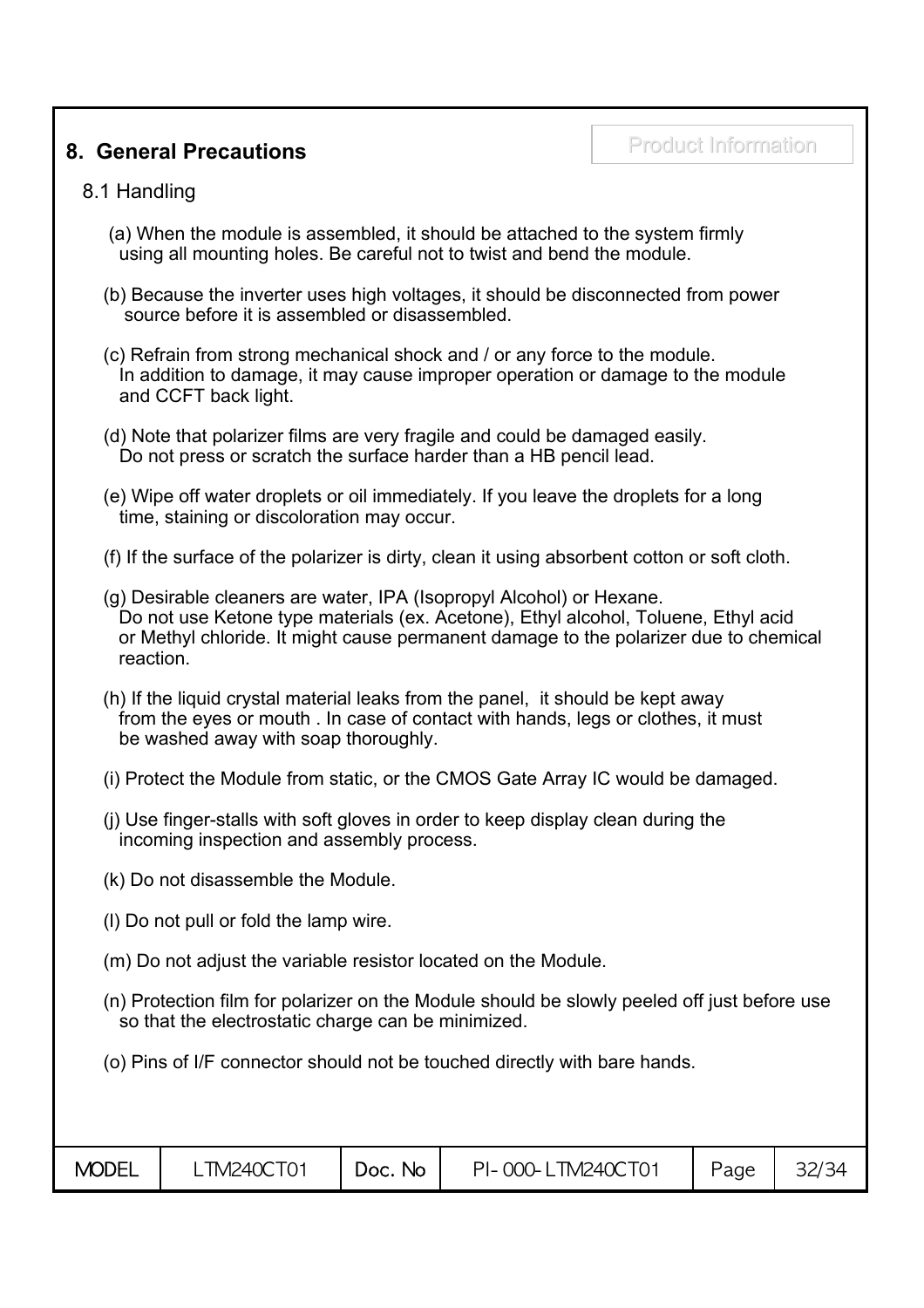## 8.2 Storage

- (a) Do not leave the Module in high temperature, and high humidity for a long time. It is highly recommended to store the Module with temperature from 0 to 35℃ and relative humidity of less than 70%.
- (b) Do not store the TFT-LCD Module in direct sunlight.
- (c) The Module should be stored in a dark place. It is prohibited to apply sunlight or fluorescent light in storing.

## 8.3 Operation

- (a) Do not connect or disconnect the Module in the "Power On" condition.
- (b) Power supply should always be turned on/off by the item 6.3 "Power on/off sequence"
- (c) Module has high frequency circuits. Sufficient suppression to the electromagnetic interference should be done by system manufacturers. Grounding and shielding methods may be important to minimize the interference.
- (d) The cable between the back light connector and its inverter power supply should be connected directly with a minimized length. A longer cable between the back light and the inverter may cause lower luminance of lamp(CCFT) and may require higher startup voltage(Vs).
- 8.4 Operation Condition Guide
	- (a) The LCD product should be operated under normal conditions. Normal condition is defined as below;
		- Temperature : 20±15℃
		- Humidity :  $65\pm20\%$
		- Display pattern : continually changing pattern (Not stationary)
	- (b) If the product will be used in extreme conditions such as high temperature, humidity, display patterns or operation time etc.., It is strongly recommended to contact SEC for Application engineering advice. Otherwise, its reliability and function may not be guaranteed. Extreme conditions are commonly found at Airports, Transit Stations, Banks, Stock market, and Controlling systems.